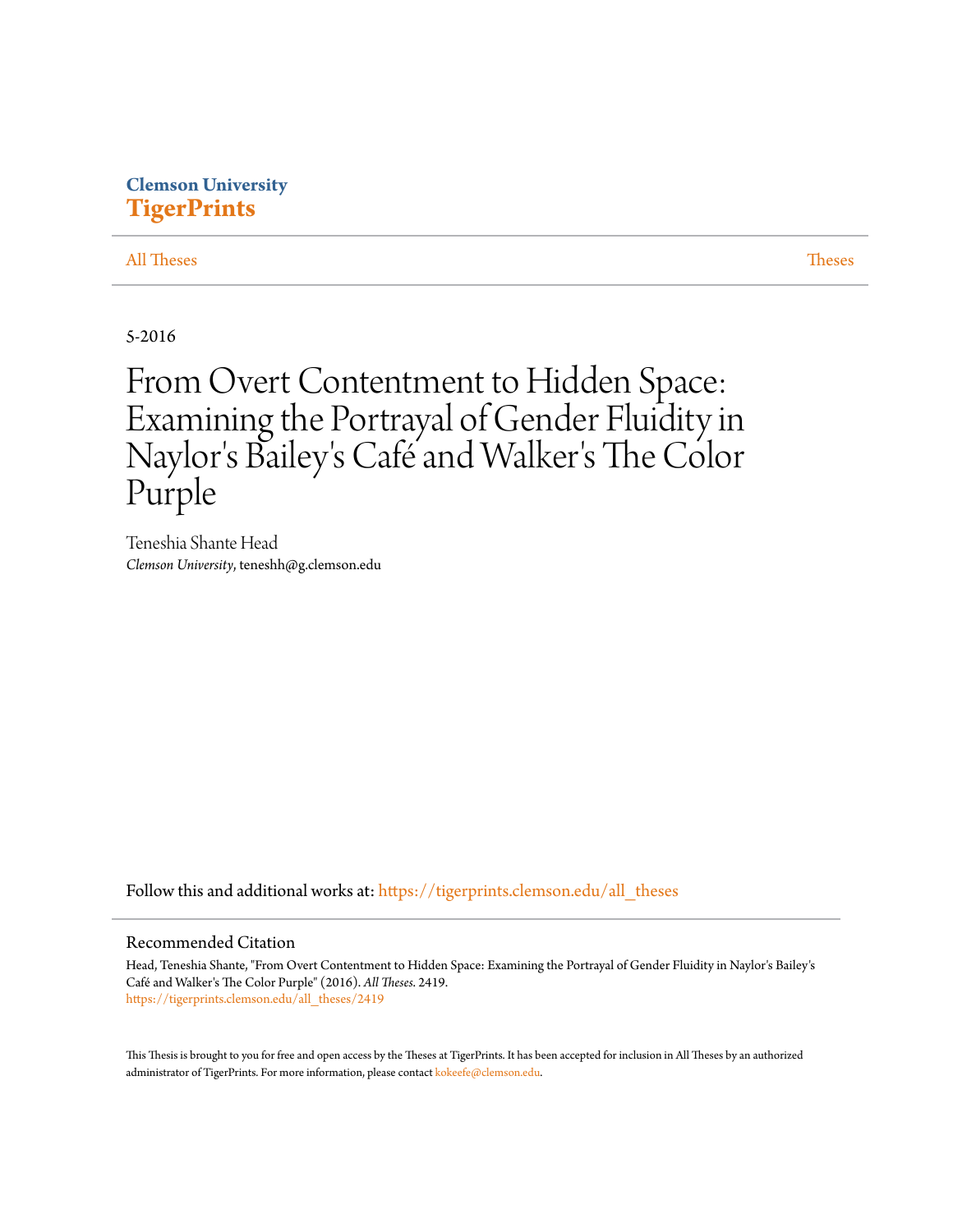### FROM OVERT CONTENTMENT TO HIDDEN SPACE: EXAMINING THE PORTRAYAL OF GENDER FLUIDITY IN NAYLOR'S *BAILEY'S CAFÉ* AND WALKER'S *THE COLOR PURPLE*

A Thesis Presented to the Graduate School of Clemson University

In Partial Fulfillment of the Requirements for the Degree Master of Arts English

> By Teneshia Shante Head May 2016

Accepted by: Dr. Rhondda Thomas, Committee Chair Dr. Angela Naimou Dr. Michael LeMahieu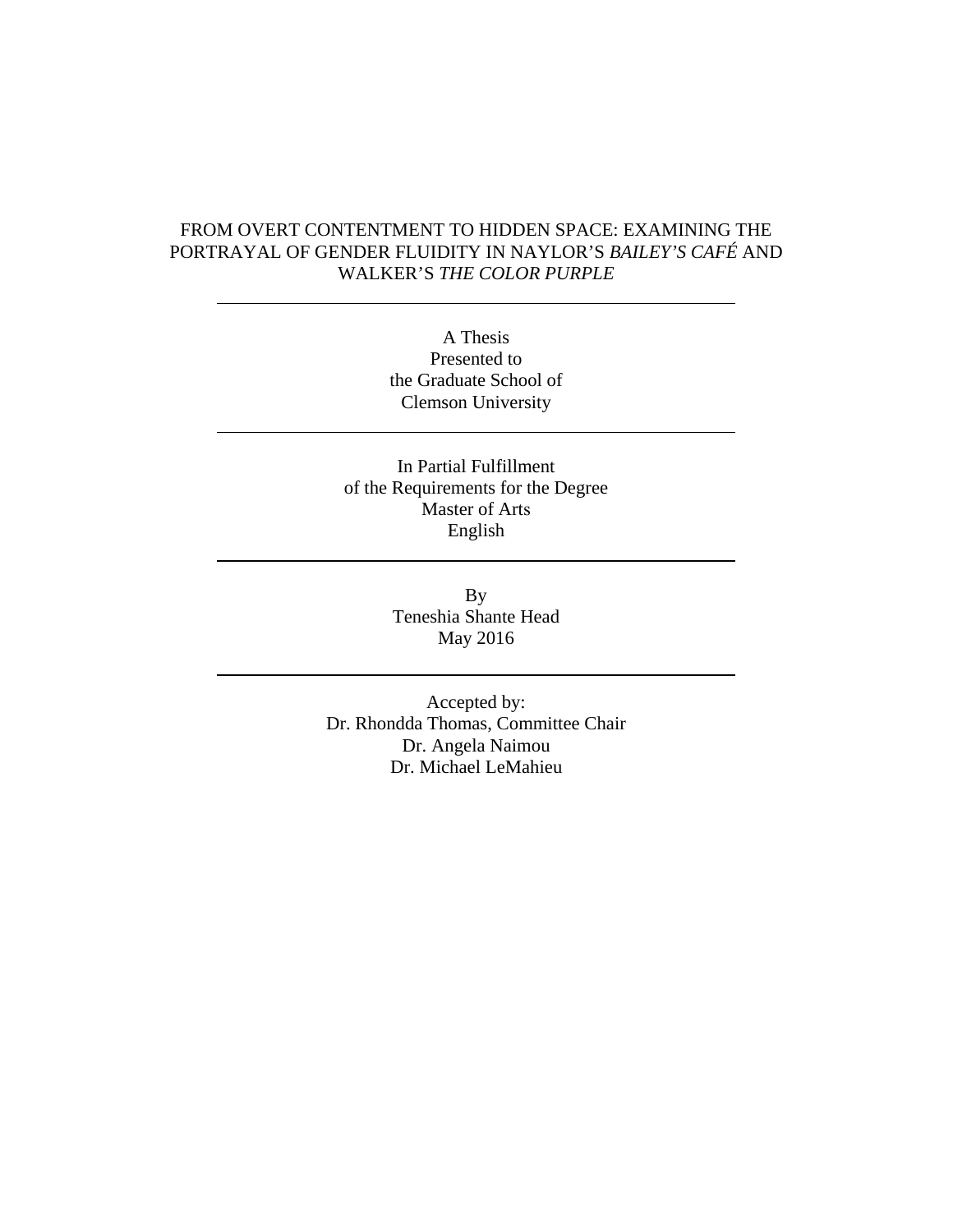### ABSTRACT

I am examining the portrayal of gender fluidity in Gloria Naylor's *Bailey's Café* (1992) and Alice Walker's *The Color Purple* (1992). Both authors show how a break from gender assumptions makes the lives of their doubly marginalized characters easier. My thesis redefines the notion of gender fluidity by examining it through the lens of intersectionality. By looking at how numerous factors such as race and gender work together, I introduce a new concept known as Black gender fluidity, a form of gender fluidity that many African Americans use to fight oppression. Black gender fluidity, unlike gender fluidity occurs because a lot of African Americans were unable to conform to gender assumptions due to racial oppression. Unfortunately, there is numerous criticism against members of the African Americans who defy gender norms. This thesis shows how Naylor and Walker celebrate the Black gender fluid actions of their main characters, who are predominately African American women, by reclaiming negative stereotypes against African American women such as the Jezebel and the Sapphire.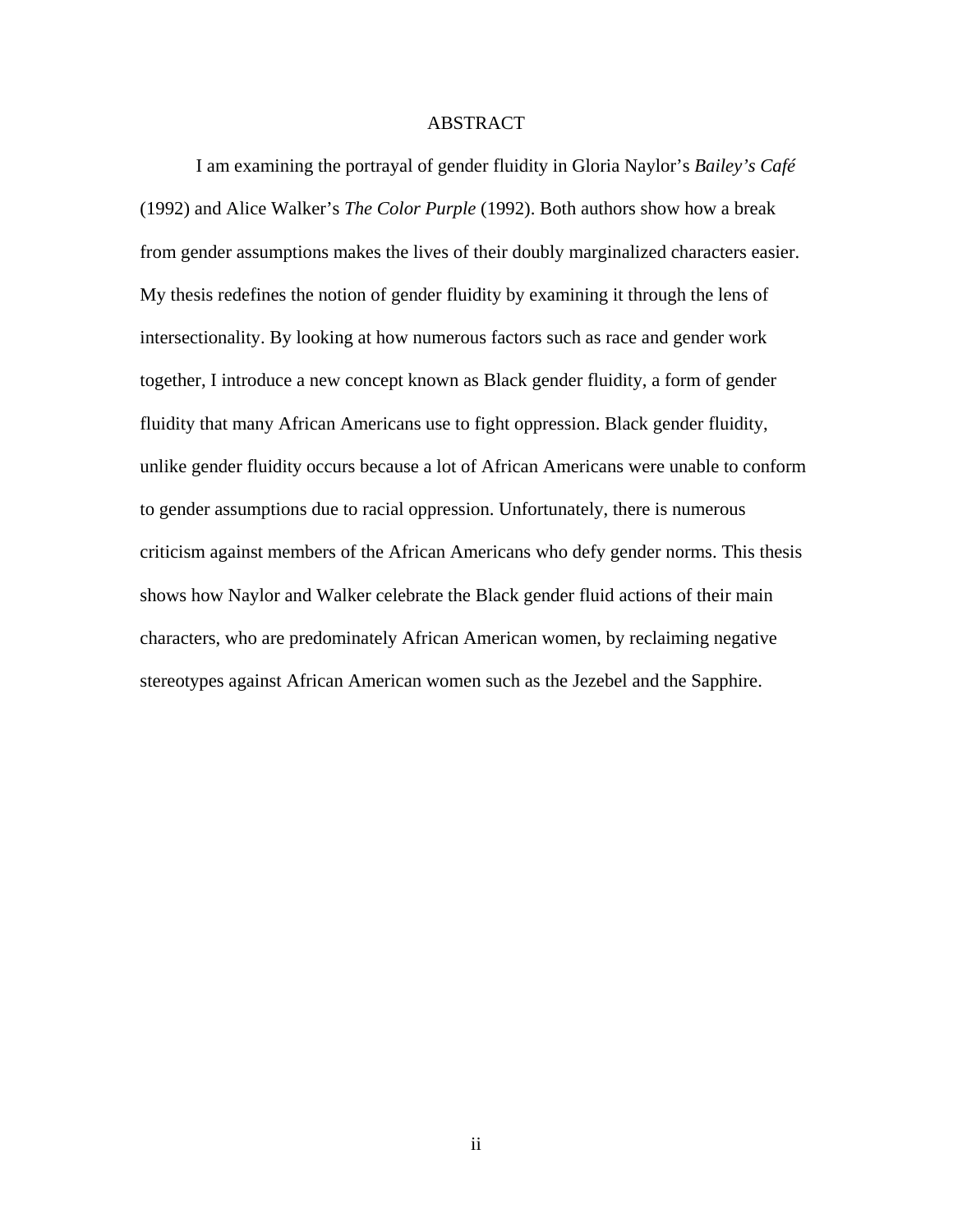## ACKNOWLEDGMENTS

I would like to thank the members of my committee, Dr. Rhondda Thomas, Dr. Angela Naimou, and Dr. Michael LeMahieu for their help and support during the entire process.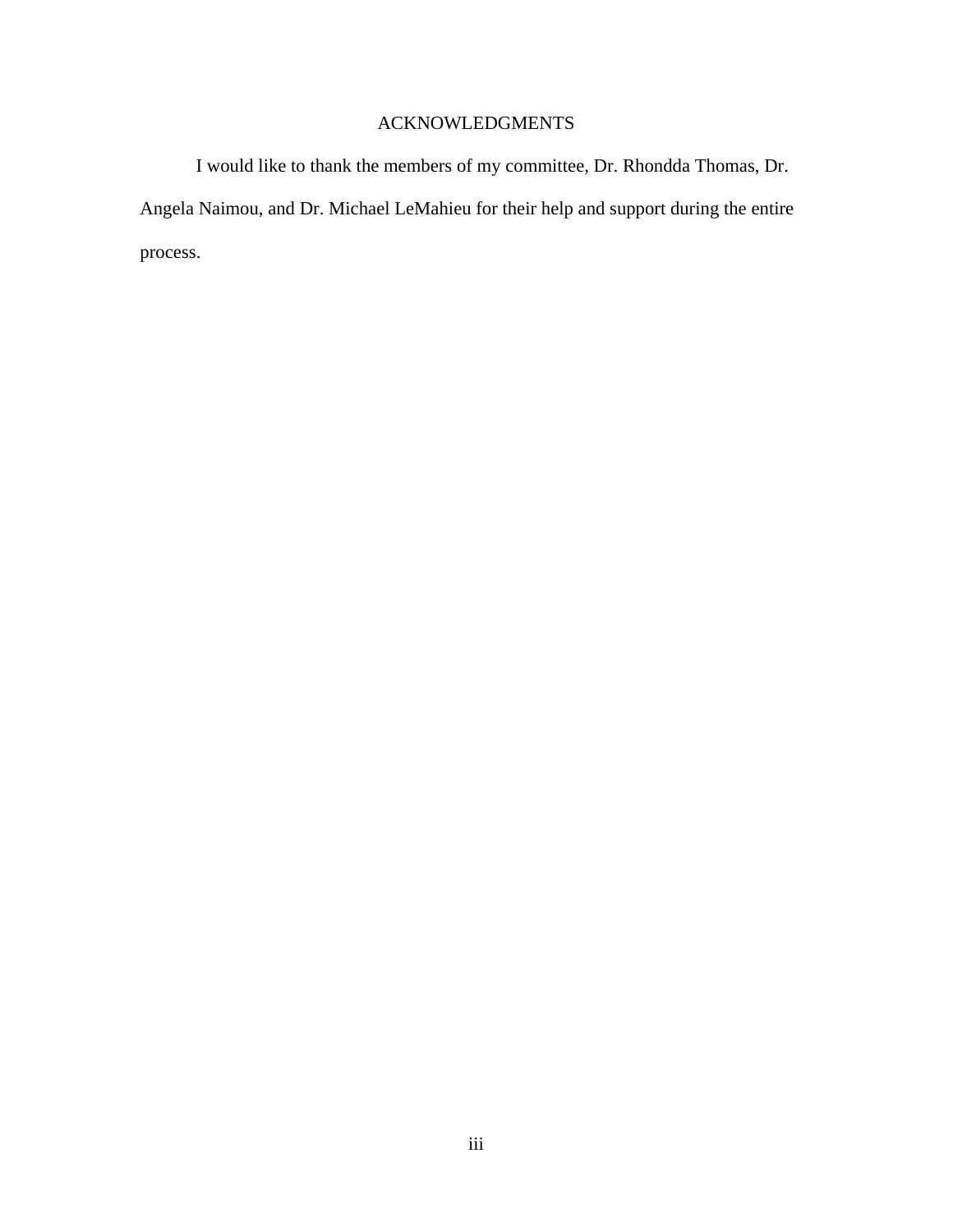## TABLE OF CONTENTS

|                                          | Page |
|------------------------------------------|------|
|                                          |      |
|                                          |      |
|                                          |      |
|                                          |      |
| Double Marginalization, Gender Fluidity, |      |
|                                          |      |
|                                          |      |
|                                          |      |
|                                          |      |
|                                          |      |
|                                          |      |
|                                          |      |
|                                          |      |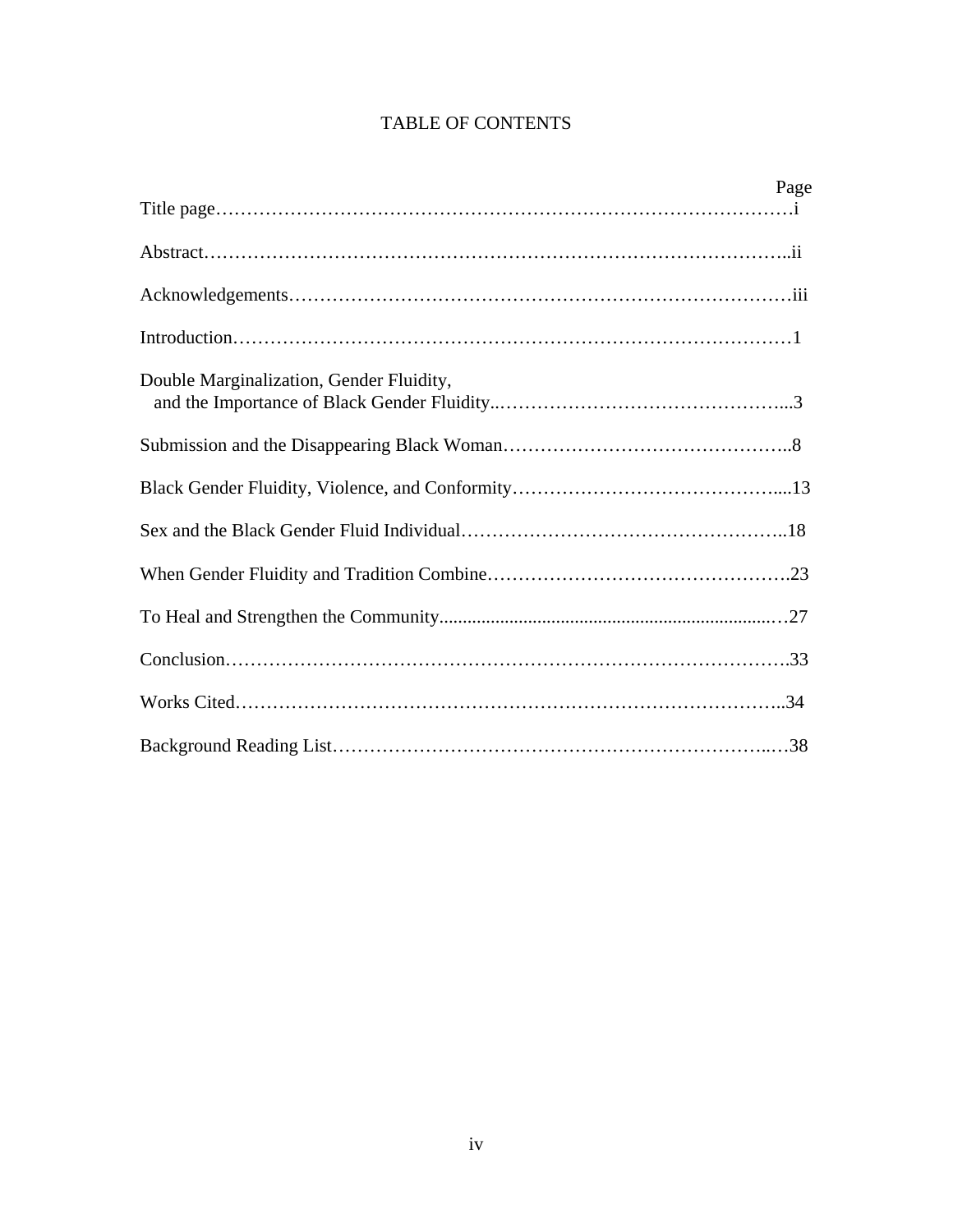### I.Introduction

Toward the end of Alice Walker's *The Color Purple* (1982), Celie, the protagonist, creates a pair of pants for her female lover, Shug Avery: "They soft dark blue jersey with teeny patches of red. But what makes them so good is, they totally comfortable…the pants can be let out without messing up the shape…And they full round the ankle so if she want to sing in 'em sort of like a long dress, she can'' (212). While creating these pants, Celie takes into consideration Shug Avery's role as a female singer who travels and performs in front of large crowds. Celie places emphasis on how the pants allow Shug Avery to work comfortably. The red designs make the pants more stylish because they add additional color to them, and the alterations to the ankle temporarily change the pants into a dress that Shug Avery can wear onstage. Celie's transformation of pants, which are traditionally seen as being a masculine form of clothing in America, into a mixture of both pants and a stylish dress is a tangible form of gender fluidity. African American female writers such as Walker and Gloria Naylor use gender fluid items such as Celie's pants for Shug Avery as a way to celebrate black womanhood. In this moment of Walker's novel, the mixture of traditionally masculine and feminine traits improve the lives of Celie and Shug Avery. For Celie, these pants serve as both a sign of love for Shug Avery and for, eventually, the prototype of a garment for a successful business. For Shug Avery, these pants make her life on tour more comfortable and versatile. Walker shows how gender fluidity can assist Celie and Shug Avery, two African American women, in their everyday activities.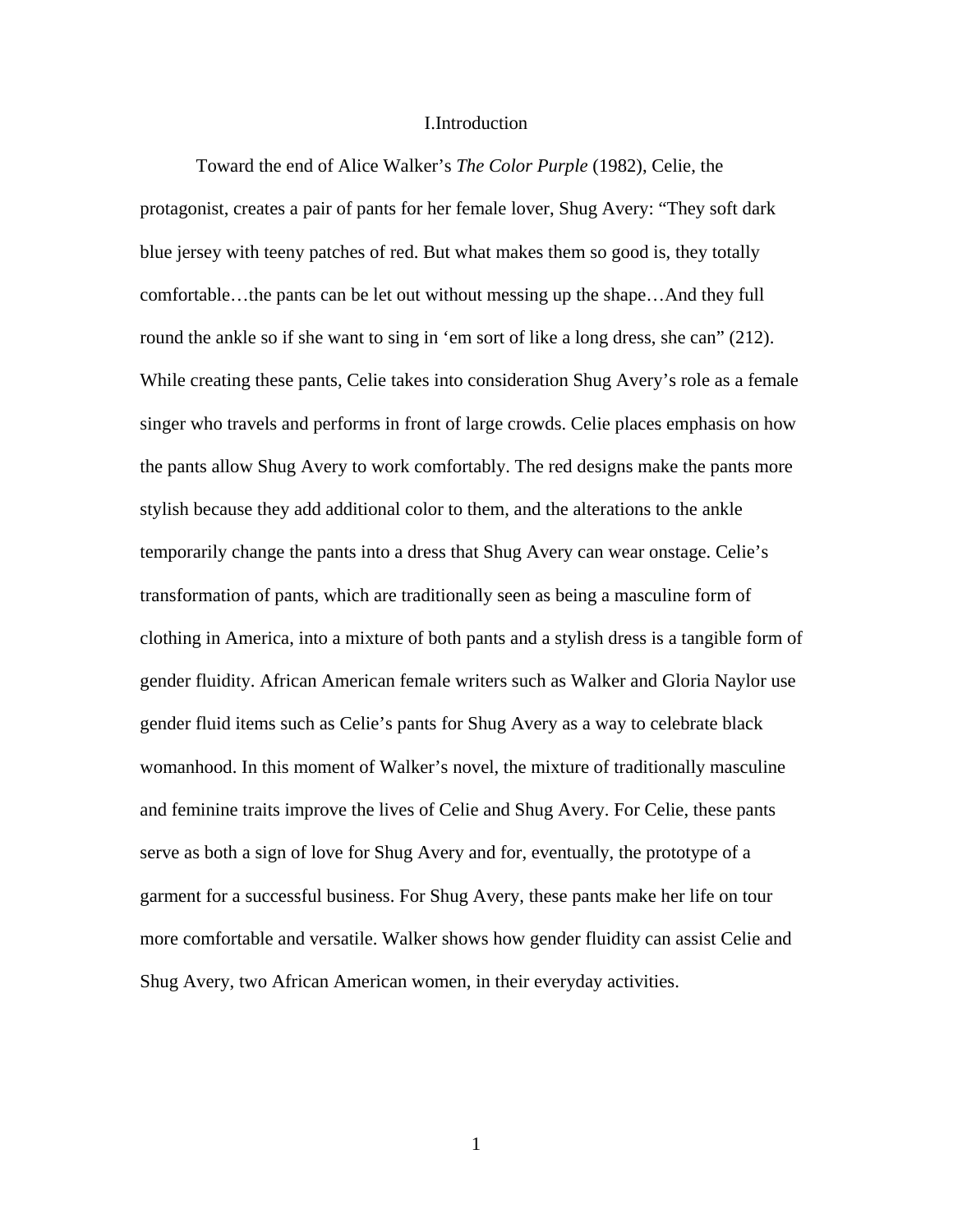In Walker's *The Color Purple* and Gloria Naylor's *Bailey's Café* (1992), these authors expose double marginalization and provide their silenced African American characters with the opportunity to tell their stories. *The Color Purple* is a series of letters written primarily by Celie, a poor African American woman living in the rural South during the early twentieth century. She writes these letters to talk about her life and the years of abuse she suffers from her Pa and husband, Mr.\_\_\_. In *Bailey's Café,* the main setting is a supernatural restaurant in New York City that draws in emotionally and/or physically abused customers from predominately African American cities during the latter part of the Great Migration of the 1940s. A vast majority of the customers are African American women who are victims of sexual and physical abuse. In these novels, most of the characters are doubly marginalized, usually because of their race and gender. However, Naylor and Walker end their novels with their main characters gaining either happiness or the opportunity to heal from years of abuse. The satisfactory endings of these characters come from their willingness to accept their gender fluid nature rather than to conform to socially acceptable gender norms. In *Bailey's Café* and *The Color Purple*, Naylor and Walker present gender fluidity as a solution to the problems that their doubly marginalized characters face in their lives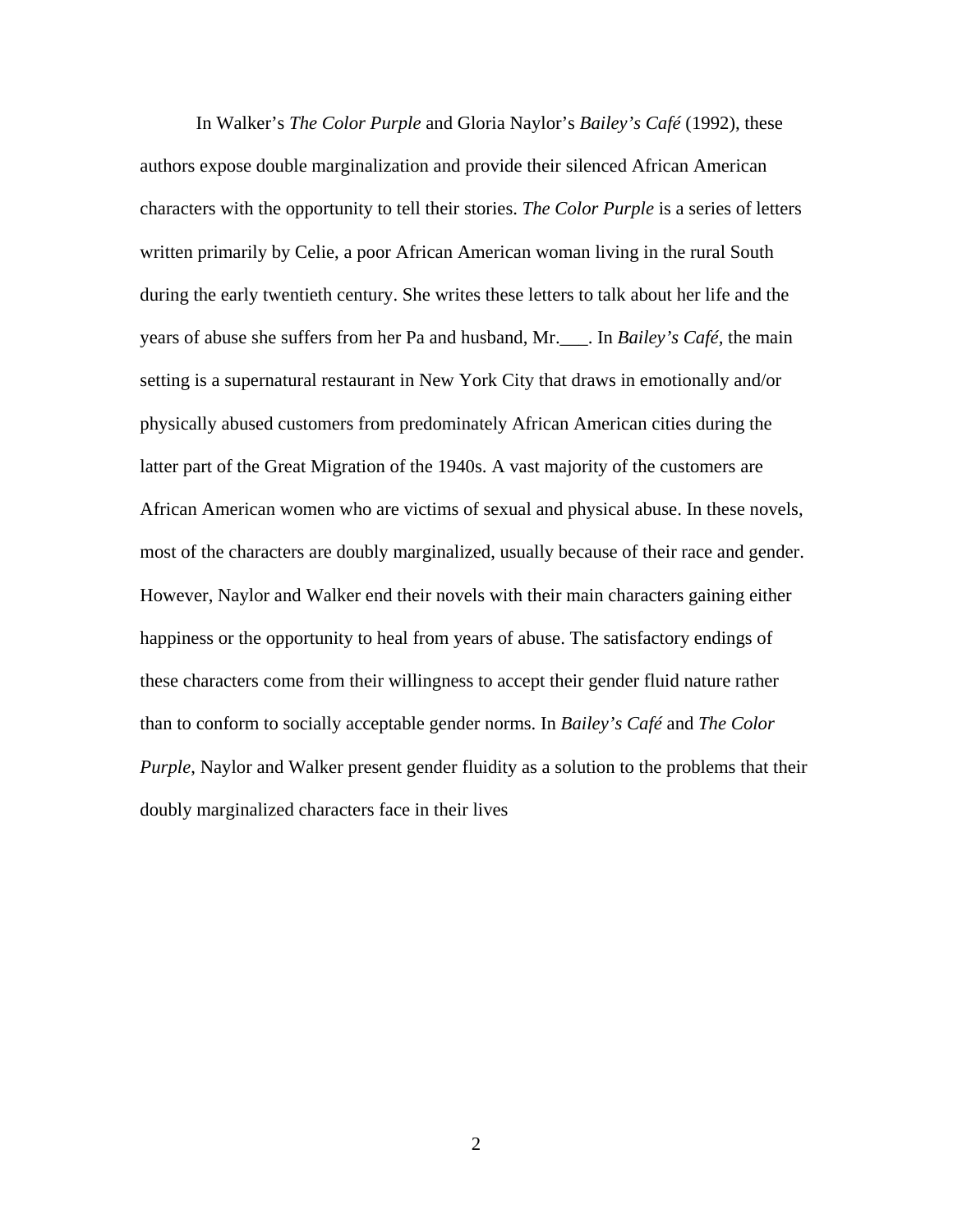## II. Double Marginalization, Gender Fluidity, and the Importance of Black Gender Fluidity

In *Bailey's Café* and *The Color Purple*, the connection between the doubly marginalized characters and their gender fluid behavior highlights a concept known as Black gender fluidity. Double marginalization ties into the concept of intersectionality, a term coined by Kimberle Crenshaw which argues for examining how different forms of oppression work together. In "Demarginalizing the Intersection of Race and Sex: A Black Feminist Critique of Antidiscrimination Doctrine, Feminist Theory, and Antiracist Politics," Crenshaw examines how intersectionality applies to African American women, a group that faces both racial and sex discrimination. According to Crenshaw:

Discrimination, like traffic through an intersection, may flow in one direction, and it may flow in another. If an accident happens in an intersection, it can be caused by cars traveling from any number of directions and, sometimes, from all of them. Similarly, if a Black woman is harmed because she is in the intersection, her injury could result from sex discrimination or race discrimination. (149)

The form of discrimination that African American woman face can differ from that of African American men and white women. Unlike African American women, who can face both racial and sex discrimination, African American men and white women may only have to face one form of discrimination. Unfortunately, as Crenshaw points out, antidiscrimination laws and groups analyze oppression in a "single-axis framework" that privileges the problems of groups that only endure one form of oppression and ignore the unique problems of groups who experience multiple forms of oppression (139). To return to Crenshaw's analogy, in terms of African American women issues, "the tendency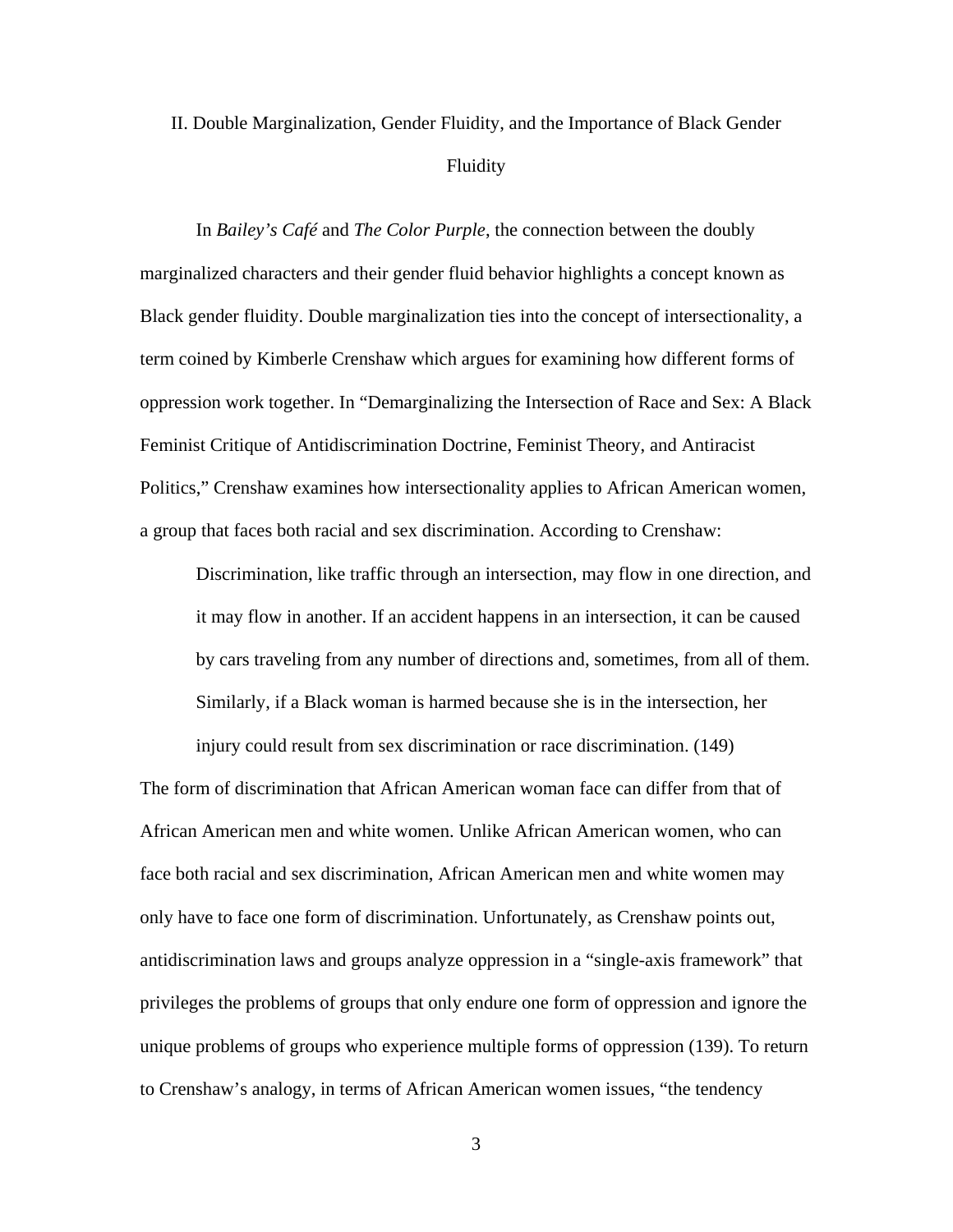seems to be that no driver is held responsible, no treatment is administered, and the involved parties simply get back in their cars and zoom away" (149). Groups like African American women experience multiple forms of oppressions; however, their needs are usually ignored in lieu of the needs of groups that may experience only one form of oppression. Hence, the term double marginalization.

Most people associate gender fluidity with a visible mixture of masculine and feminine traits; however, the notion of gender fluidity is more inclusive. In "Situating "Fluidity": (Trans) Gender Identification and the Regulation of Gender Diversity," Eric Calhoun Davis argues that the mainstream idea that gender fluidity is "an escape from the constraints of gender assumptions and a refusal to stay within one category or another" is a simplified notion about gender fluidity (101). To some extent, Davis is correct in his assessment. Although he centers his discussion on gender fluidity around the issue of visibility for transgendered individuals, gender fluidity falls under queer theory, which argues that "gender, like other aspects of identity is a performance" rather than an innate aspect of an individual (Gauntlett 147). Being gender fluid does involve the ability to accept traditionally masculine and feminine traits within oneself, but it is also the ability to utilize these traits without concerns about acceptable gender norms based on sex. In *Gender Trouble*, Judith Butler points out that a person's sex does not necessarily determine a person's gender. In fact, she goes on to say that "when the constructed status of gender is theorized as radically independent of sex, gender becomes a free-floating artifice, with the consequence that *man* and *masculine* might just as easily signify a female body as a male one, and *woman* and *feminine* a male body as easily as a female one" (9). Since there is no strong connection between sex and gender, there are no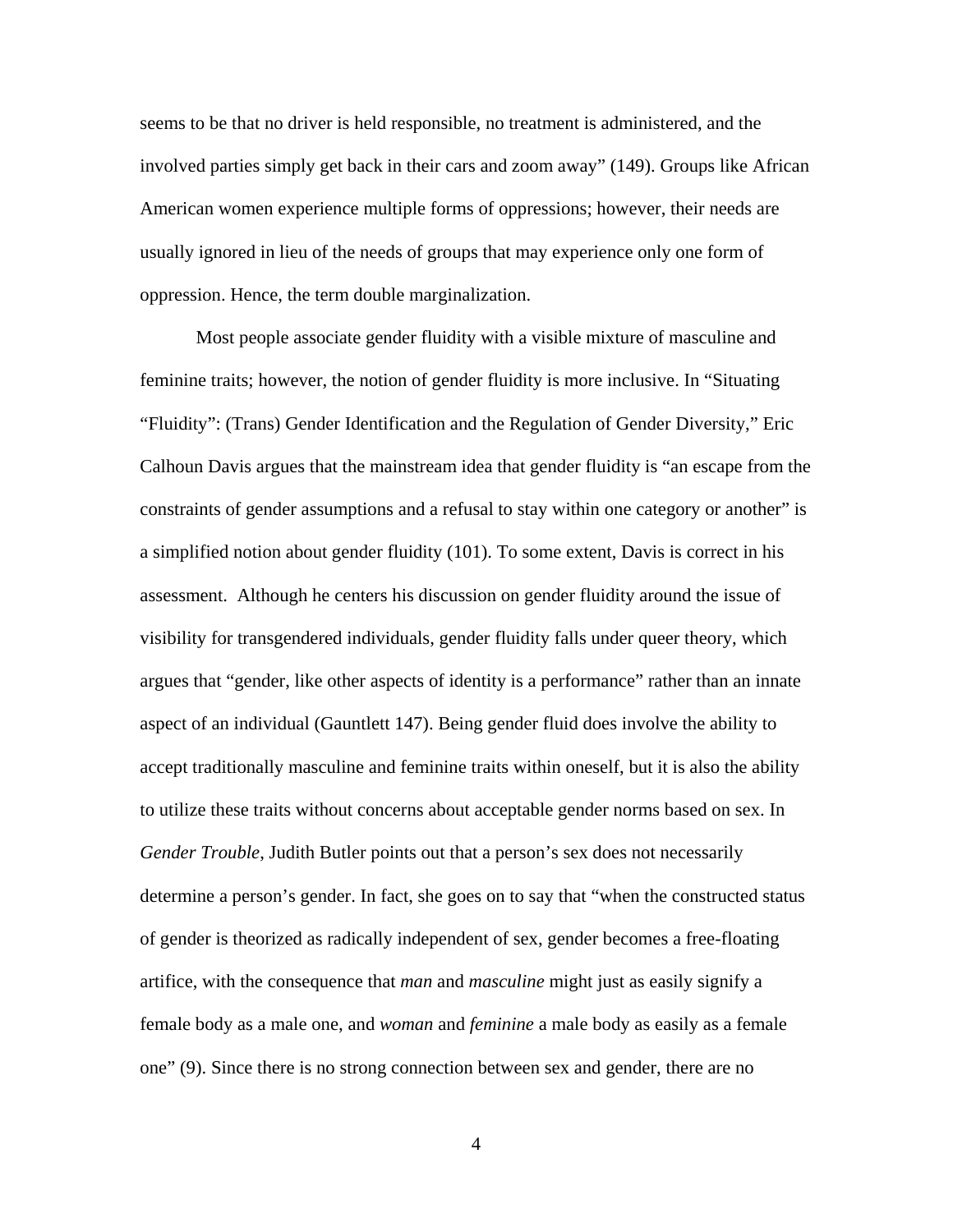specific traits that come with being a man or a woman. If that is the case, where do the stereotypes associated with traditional manhood and womanhood come from? According to Susan A. Basow, the author of *Gender: Stereotypes and Roles*, the stereotypes associated with men and women come from what is considered the "norm," which is the experience of "White middle-class heterosexuals." "Typical" women, regardless of their occupation, $<sup>1</sup>$  $<sup>1</sup>$  $<sup>1</sup>$  are "very submissive, emotional, dependent" and "are expected to be</sup> concerned with having and caring for children" while the "typical" man is "very dominant, logical, ambitious" and concerned with "status, toughness, and antifemininity" (3-4). Gender fluid people, on the other hand, are people who do not fit into these gendered stereotypes, regardless if their gender fluidity is overt or covert. Thus, Shug Avery, an outspoken blues singer, is as much a gender fluid character as Miss. Maple, an African American man in *Bailey's Café* who wears dresses during the summertime.

At the same time, different forms of oppression play an important role in the portrayal of gender fluidity. A gender fluid individual breaks away from gender assumptions which usually center on the experiences of middle-class, straight, white people; however, the notion of gender fluidity is different for a marginalized group that is unable to conform to gender assumptions because of centuries of discrimination. For many African Americans, gender fluid behavior is relatively normal due to centuries of racial oppression. As Crenshaw points out, "Black men and women live in a society that

<span id="page-9-0"></span><sup>&</sup>lt;sup>1</sup> Basow presents three stereotypes of the "typical woman" (the housewife, the professional woman, and the Playboy bunny) while only emphasizing the acceptable traits of men (4). This one-sided depiction of men highlights the lack of diversity in regards to masculinity.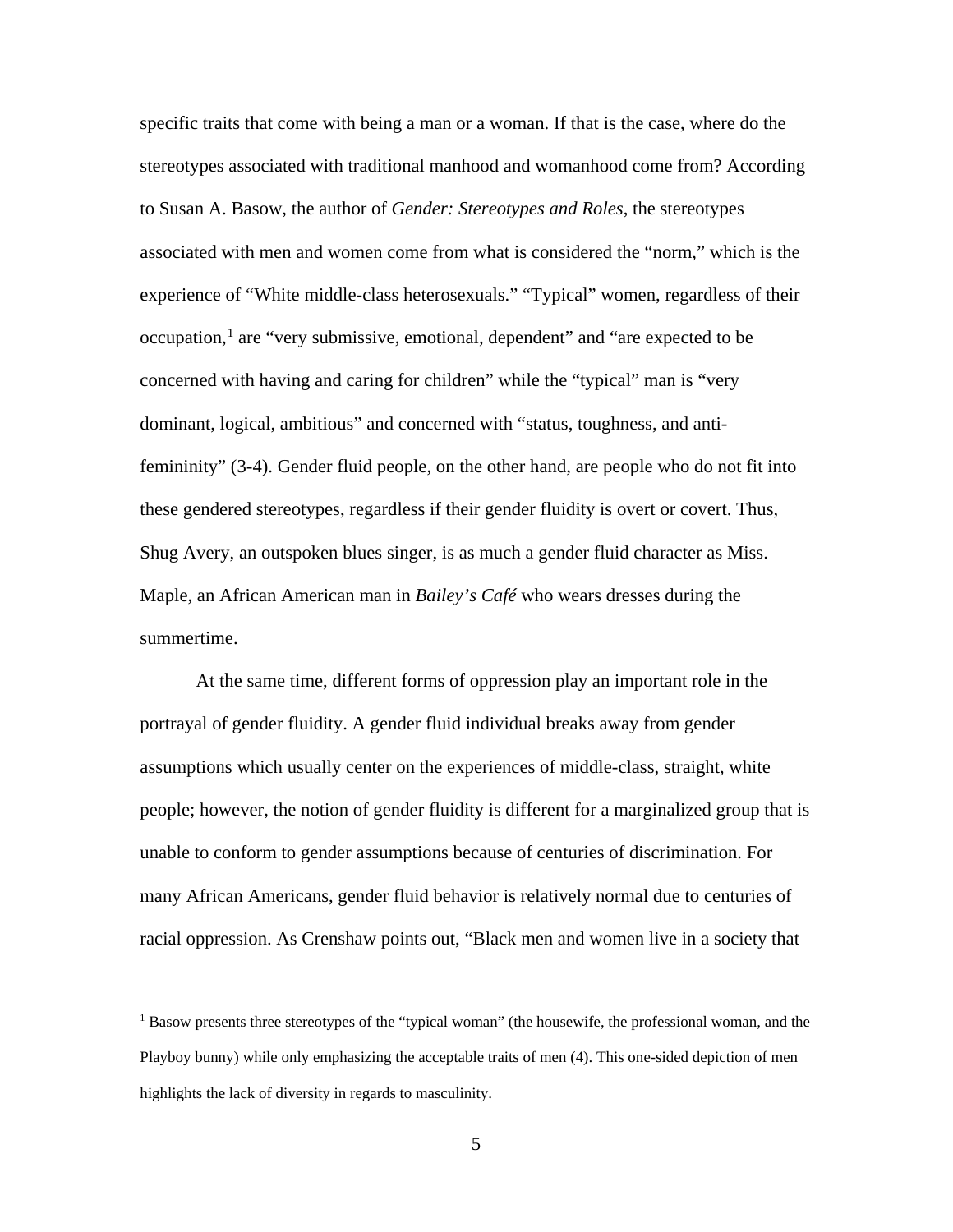creates sex-based norms and expectations which racism operates simultaneously to deny; Black men are not viewed as powerful, nor are Black women seen as passive" (155). Gender norms and racial discrimination are at odds with one another, and some African Americans cannot adhere completely to gender norms if they want to survive. The use of gender fluidity by African Americans can be described as Black gender fluidity, and the large number of African American women in the workforce exemplify it. In *We Real Cool: Black Men and Masculinity*, bell hooks points out that the gender ideology that argues for men to bring in the money while their wives took care of the home is hard to achieve for many African American families since racial discrimination denied numerous "black men full access to employment while offering black females a place in the service economy" (8). African American women often had more employment opportunities than their male counterparts. As a result, many entered into the workforce and, in some cases, became head of the households.

Self-sufficient African American women are visible elements within Naylor's and Walker's novels. Most of the female characters in *Bailey's Café* were self-sufficient and do not depend on men. Although Celie does not become financially independent until she leaves Mr.\_\_\_, she works in the fields alongside her husband and stepson, Harpo. According to Patricia Hill Collins in *Black Feminist Thought*, African American women like Celie endured hard labor in the fields without receiving any financial compensation themselves: "The majority of Black women worked in the fields, with the male head of the extended family unit receiving any wages earned by the family unit" (53). Celie, in addition to taking care of the home and children, works alongside the men in her family because her work is necessary for the upkeep of their family.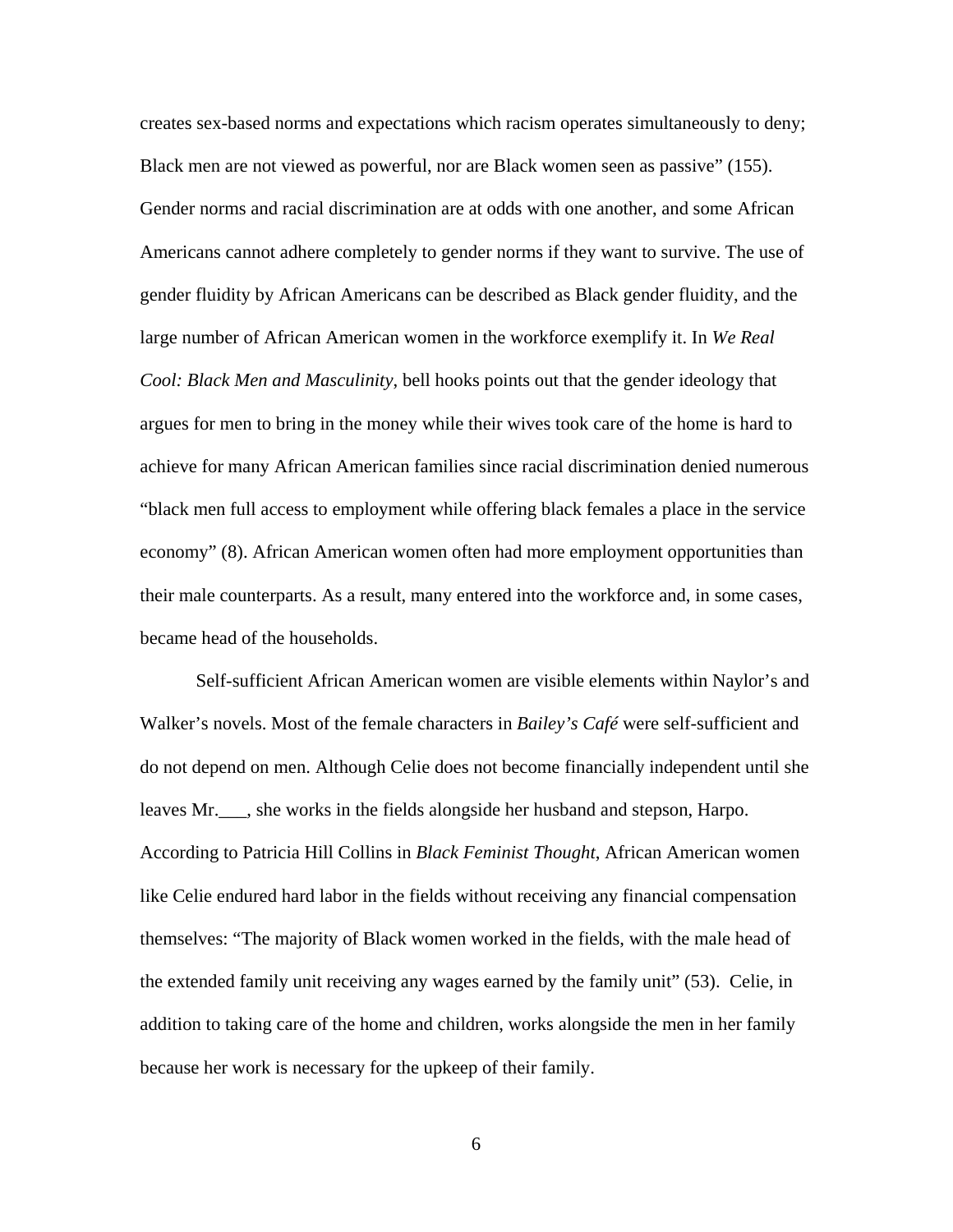In spite of the criticism against Black gender fluid behavior, Naylor and Walker present it as acceptable behavior for their main characters. Many African Americans face criticism because of their Black gender fluidity. According to Collins, these accusations are more likely directed towards African American women and appear as negative stereotypes such as the Black Matriarch. The actions that many African American women take in order to survive after years of racial oppression become criticism against their womanhood. For example, the Black Matriarch references African American women who become head of their household due to the lack of employment opportunities for African American men. Their power in the home makes them "too unfeminine and too strong" because they emasculate African American men. The Black Matriarch's inability to keep an African American man leaves her a single mother, which, according to some critics, leads to the collapse of the African American family (Collins 76-77). In *Bailey's Café* and *The Color Purple*, Naylor and Walker do not present Black gender fluid behavior as a character flaw. Instead, these authors highlight moments when their doubly marginalized characters embrace Black gender fluidity to solve their problems. Toward the end of their novels, Naylor and Walker present Black gender fluidity as a means for their characters to improve their lives. Through the use of Black gender fluid characters, Naylor's emotionally and physically harmed minor characters can enter into a space created solely for their emotional growth. After the main characters of *The Color Purple* reject harmful gender ideas, they become a close knit family.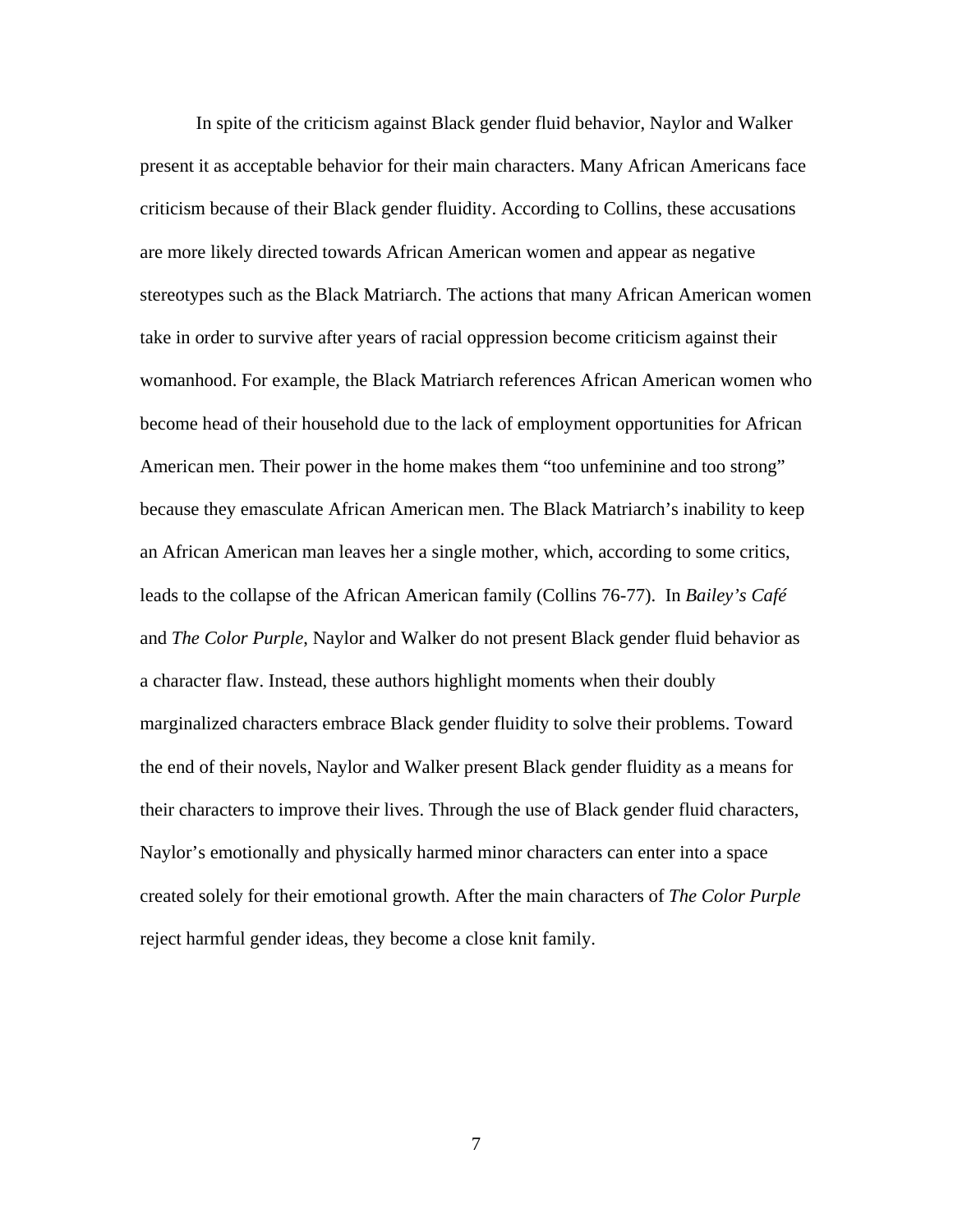### III. Submission and the Disappearing Black Woman

Naylor and Walker's erasure of Sadie and Celie highlights the potential consequences for doubly marginalized individuals who internalize gender stereotypes. These authors "erase" their "good girl" characters from the pages of their novels. The format of Naylor's novel usually involves one of the owners of the café, Bailey and Nadine, setting up the storyline for their patrons and eventually letting these characters tell their own stories. The setup of Sadie's story is different, however. Bailey introduces Sadie, and her two requests for tea seem to indicate that she wants to tell her story. Naylor isolates Sadie's phrase of "—A little tea, please" from the rest of the text to indicate that Sadie is the one speaking; however, these moments of assertion quickly pass; Sadie is silent. Bailey continues to tell the readers about how Sadie's attempt to appease her abusive mother and husband leads to her becoming both an alcoholic "twenty-five cent whore" and a lady (39–40). As Charles E. Wilson points out, "Sadie elevates silence to a fine art; with her mother she softens a cracker in her mouth rather than chew it…And with her husband Daniel, she sews peacefully while even timing herself to bite the thread at the same instant when Daniel clinks the ice in his whiskeyfilled glass." (123) Sadie's years of silence leave her unable to tell her story in a space created solely for that purpose, and she eventually fades out of the novel and only receives a brief mention by Bailey. In *The Color Purple*, Walker "erases" Celie's idea about herself after her Pa sexually assaults her. At the beginning of the novel, Celie writes to God that "I-am I have always been a good girl." (2) By starting off the novel with this statement, Walker indicates that Celie prides herself on her obedience in spite of her teenage status. However, Walker scratches out the present term of "I am" and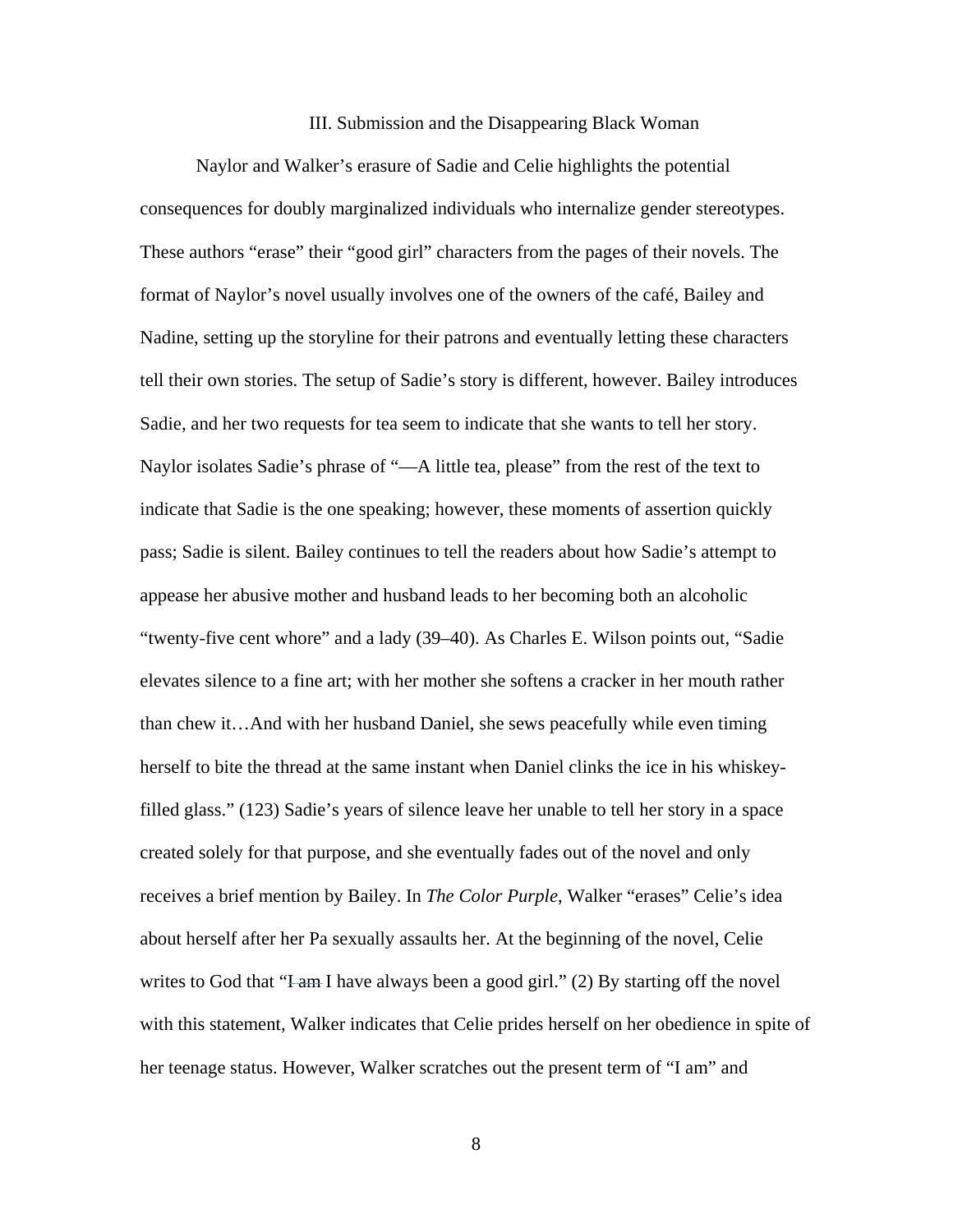replaces it with "I have always", which shows that Celie no longer considers herself "good" because of the sexual abuse (2). Unlike Sadie, who slowly disappears from *Bailey's Café* after her verbal request for tea, Celie's erasure involves her role in *The Color Purple*. Because of her Pa's abuse, Celie believes that her role as 'good girl' no longer applies to her. As a result, she "erases" her title of 'good girl' and takes on the role of "abuse victim" who is incapable of fighting against her abusers.

Walker and Naylor blame the erasure of these characters on their complete adherence to the idea of being "good girls." Celie and Sadie try to maintain a "good girl" status by remaining obedient and passive to their parents and spouses. In "On *the Color Purple*, Stereotypes, and Silence," Trudier Harris points out that Celie's passive response to her years of abuse depicts a completely unrealistic portrayal of how other women in similar situations would respond in real life. As Harris points out, "Even slave women who found themselves abused frequently found ways of responding to that—by running away, fighting back, poisoning their masters, or through more subtly defiant acts such as spitting into the food they cooked for their masters" (157). Harris's critique of Celie's passive behavior is valid to some extent. Throughout most of *The Color Purple*, Celie does not fight back against the emotional, physical, and sexual abuse that she endures from her Pa and Mr.\_\_. At the beginning of the novel, Celie's only form of revolt is writing about her abuse; however, she does not actively try to stop the horrors she experiences. Sadie acts in a similar manner. Sadie's mother refers to her as "The One The Coat Hanger Missed" and ignores Sadie's existence until she needs something from her (41). In spite of her mother's cruelty, Sadie ties to gain her love through housework: "Now her mama could drag in from the streets and drink herself into a stupor across a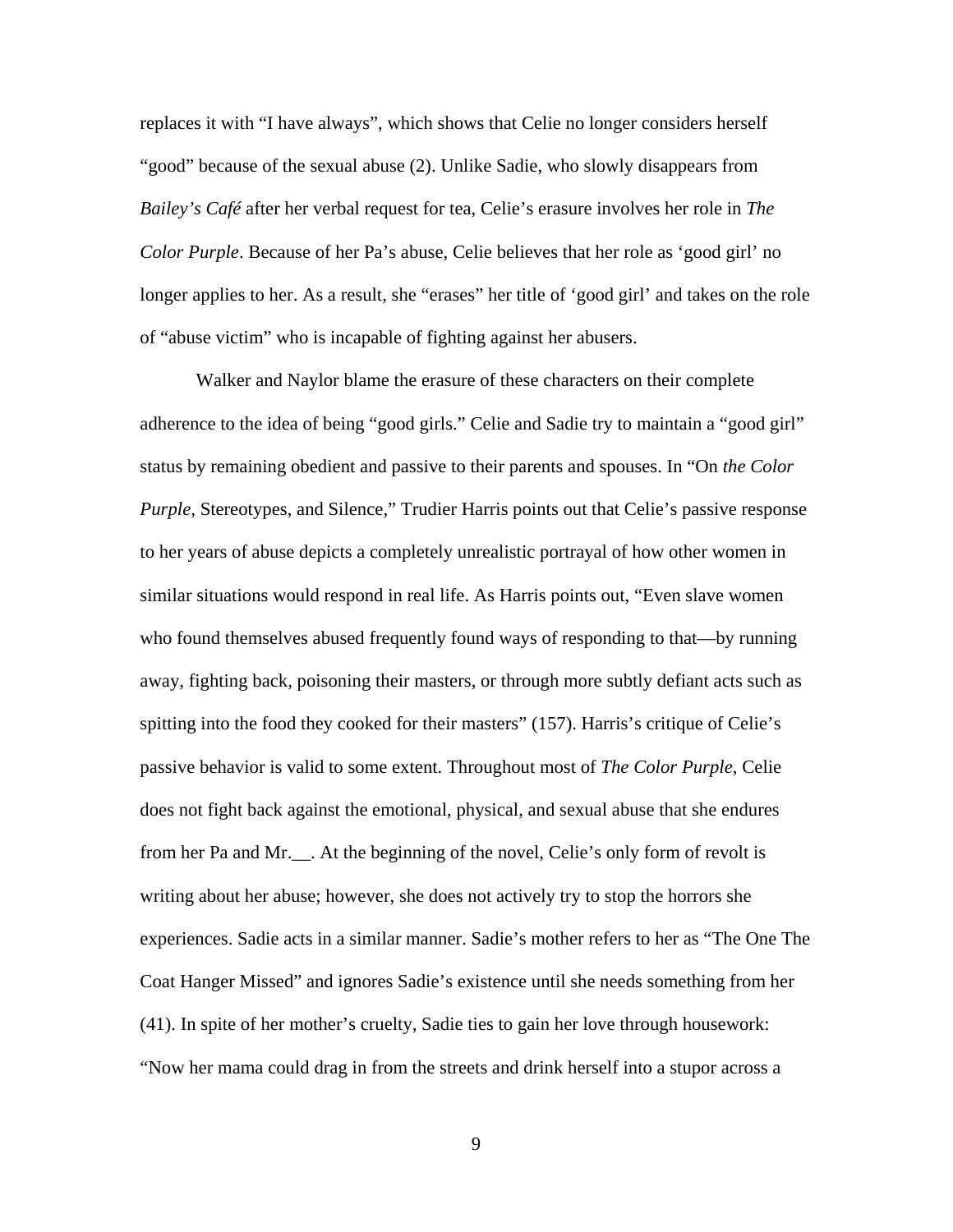clean table; the dishes were all washed and put away. And she always found the sheets on her bed freshly changed if she dragged in a man or not." (43) Sadie associates good housekeeping with being "good," and she continues to use these skills when she marries Daniel, a man who generally dislikes her but needs her to upkeep his home.

Celie and Sadie's "good girl" status leaves them vulnerable to sexual assault due to double marginalization. Christopher S. Lewis in "Cultivating Black Lesbian Shamelessness: Alice Walker's *The Color Purple*" points out that Celie's emphasis on "her long-standing status as a 'good girl' is a condition determined by her adherence to the salvific wish and the politics of respectability. Celie believes that her 'good girl' behavior can spare her from the "sexual violations of men" (161). Unlike other girls, who are not "good," Celie deserves the right to preserve her chastity from unwanted sexual advances. Sadie's desire to appease her mother ties into the idea that her dedication and obedience will protect her. At a young age, Sadie dreams of success and the idea that her mother will tell her, "I am so proud of you. You're a good girl, Sadie" (44). In Sadie's fantasy, her mother's acknowledgement of her years of dedication not only provides Sadie with the love she desires, but it also serves as both an acknowledgement of Sadie's years of dedication and as vindication for her "good girl" status. Celie and Sadie focus predominately on how engaging in "acceptable" female behavior will keep them safe from harm without taking into consideration how their blackness counteracts these ideas. According to Crenshaw, a lot of raped African American women do not receive any justice because of the lack of "institutional effort to regulate Black female chastity" (157). African American women were "sexually vulnerable" because of their gender; however, their "Blackness effectively denied them any protection" from sexual assault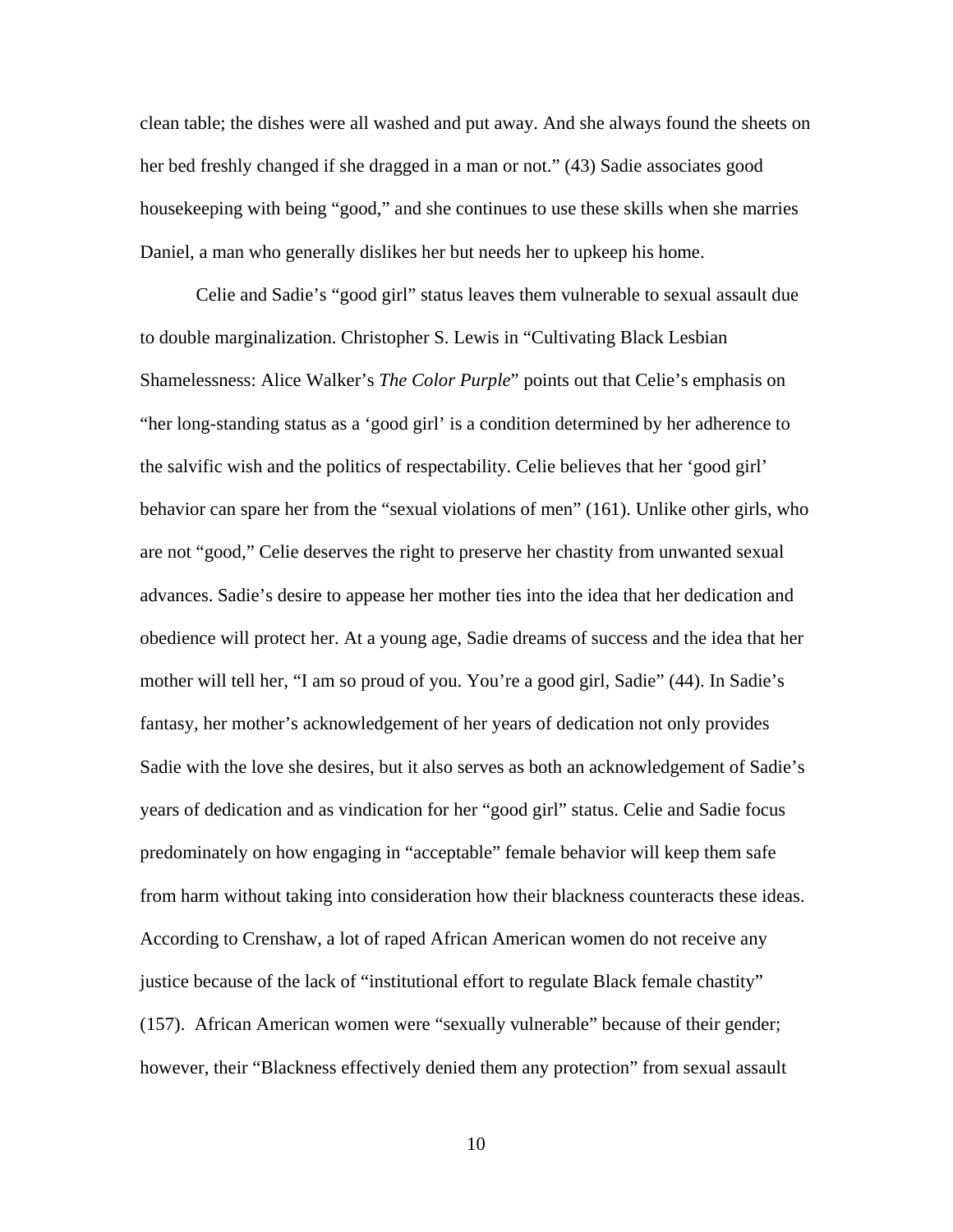(158–59). If they were white women, Celie and Sadie's actions would more likely protect them from being raped; however, as Walker and Naylor show, their characters' actions leave them more susceptible to sexual assault. Walker shows the results of Celie's "good" behavior on the opening page of *The Color Purple* when she presents a vivid image of Celie's rape and impregnation by her Pa immediately after her claim of being "good." In *Bailey's Café*, Sadie's mother forces her into a life of prostitution. Sadie and Celie's gender leaves them vulnerable to sexual predators in their own communities, and their blackness keeps them from getting legal assistance. Finally, Celie and Sadie's submissive state as "good girls" allow the abuse to continue unabated.

Walker presents Black gender fluid behavior as a potential solution to Celie's abuse early in the novel. Celie encounters numerous women in her life, and most of them encourage her to fight back against Mr.\_\_\_ and his children. Her sister, Nettie, tells Celie, "Don't let them run over you." (17) Her sister-in-law, Kate, tells Celie that she has to fight Mr.\_\_\_ and the children in order to gain some respect. Finally, Sofia, her daughterin-law, suggests that Celie "bash Mr.\_\_\_ head open…Think bout heaven later." (42) The theme of these women's arguments are similar, that Celie needs to stand up for herself; however, the advice that she receives becomes more progressively violent as Celie endures more years of abuse. Initially, her sister encourages Celie to not allow the people that harm her to control her. Then, her sister-in-law suggests that Celie not only stand up to abuse but to actually combat it. Finally, her daughter-in-law encourages Celie to attack the people who harm her rather than wait for them to strike. As an African American woman, Celie cannot get help from members of the dominant culture, and her "obedience" to Mr.\_\_\_ does not protect her from violence. The women around Celie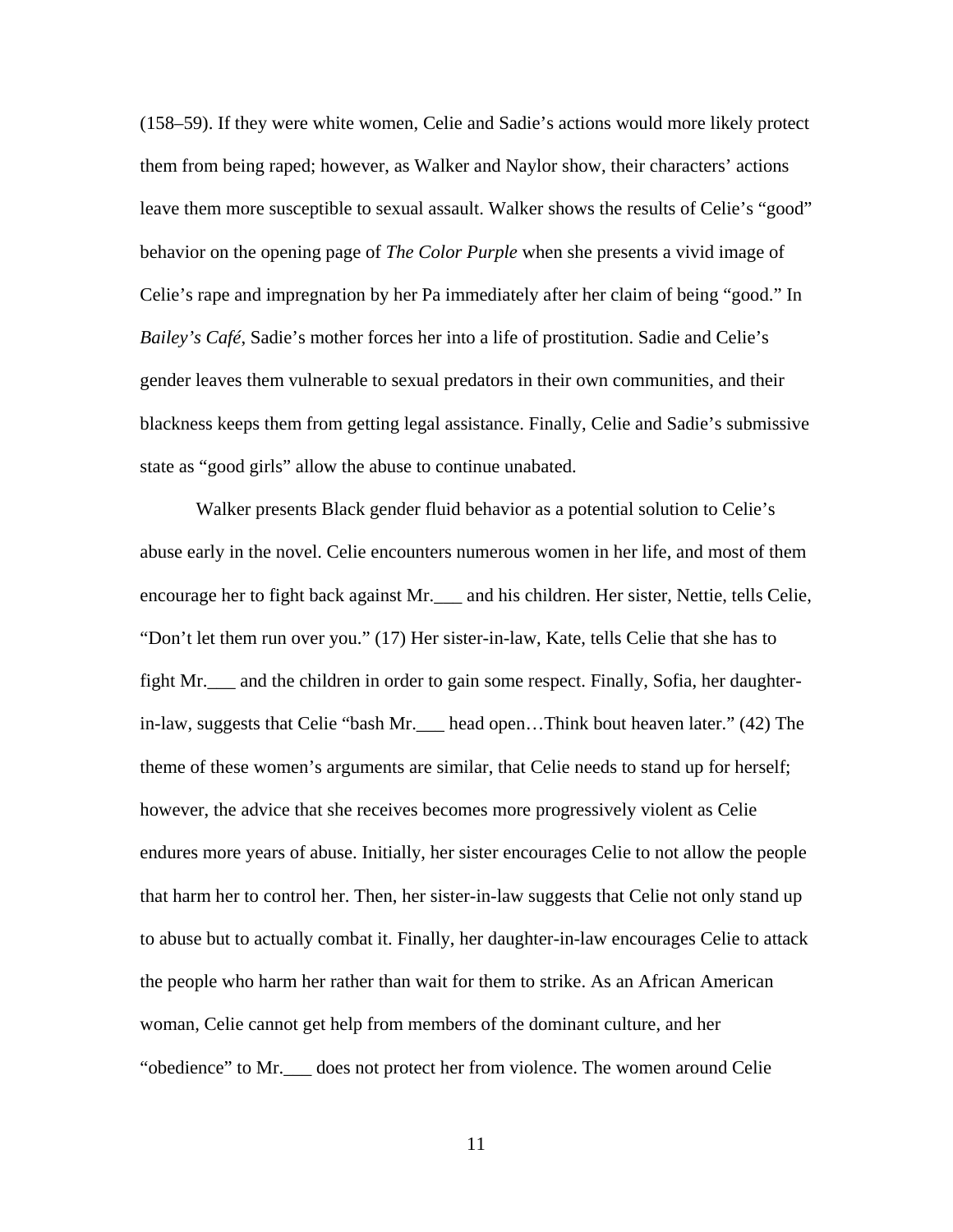believe that she needs to ignore the idea that women should remain passive to their husbands. Instead, they encourage Celie to actively fight back against Mr.\_\_ and his children before the abuse can end. At these moments in the novel, Celie is too afraid of Mr.\_\_\_ to accept Black gender fluidity; however, the female characters suggestion of an African American woman using violence to fight against her oppressors rather than remaining obedient shows that Black gender fluidity is beginning to be an accepted idea in Celie's community.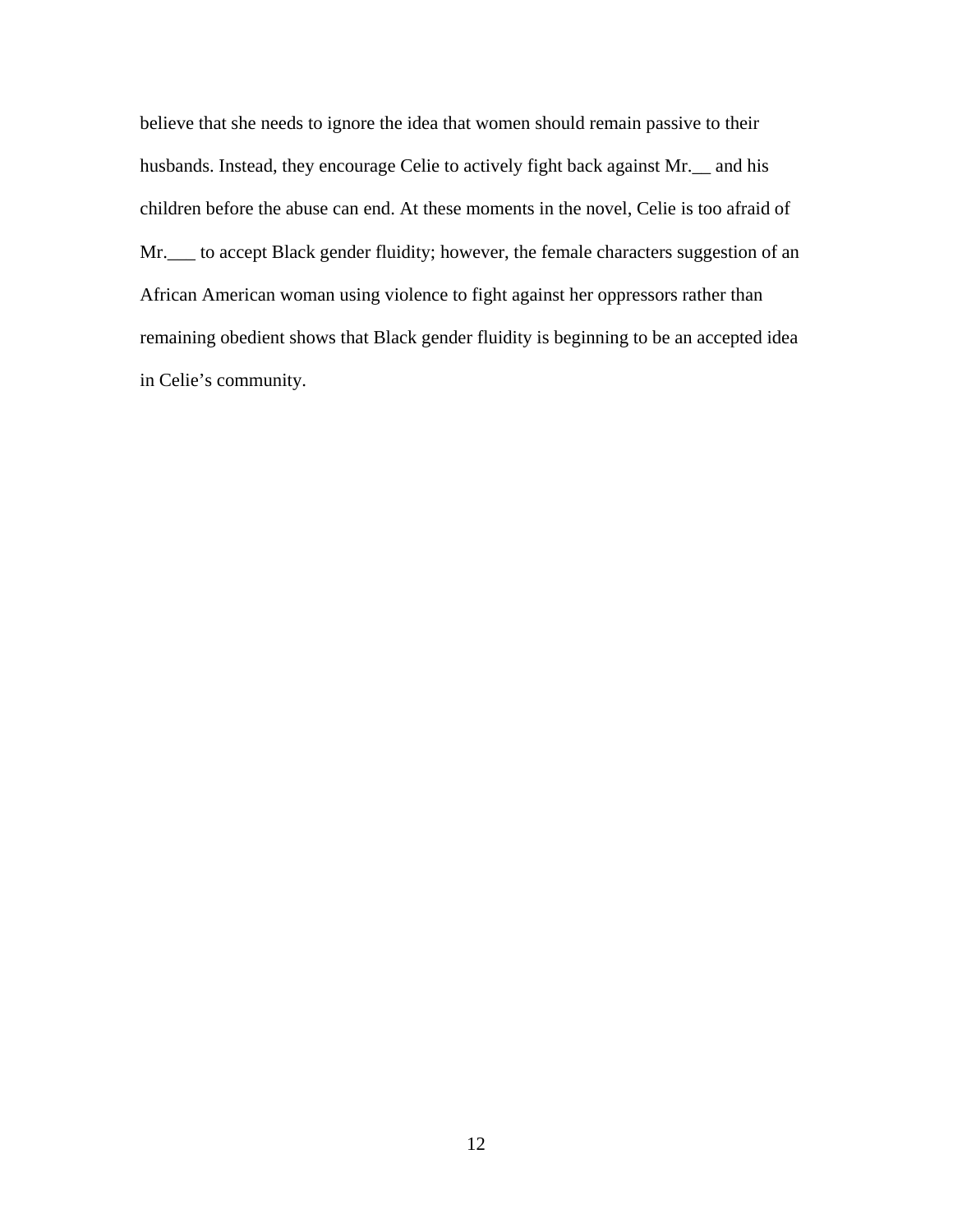### IV. Black Gender Fluidity, Violence, and Conformity

Even though Walker presents Black gender fluidity as a relatively accepted idea in Celie's community, she also shows the opposition that her characters face when they display Black gender fluid behavior in predominately white racialized spaces. In *The Color Purple*, Walker portrays Sofia as a sympathetic Sapphire character.<sup>[2](#page-17-0)</sup> Like most Sapphire characters, Sofia openly displays her anger and does not hesitate to use violence against anyone who tries to hurt her. Walker justifies Sofia's Sapphire tendencies by depicting them as Black gender fluid behavior. When Sofia tells Celie to fight back against Mr.\_\_\_, she talks about her own experience protecting herself against male family members: "All my life I had to fight. I had to fight my brothers. I had to fight my cousins and my uncles. A girl child ain't safe in a family of men" (40). Sofia is aware of her vulnerable state as an African American woman who lives with abusive African American men. Since she cannot get help either from members of the dominant culture or even the men in her family, Sofia decides to defend herself by any means necessary, even if these "means" go against gender assumptions about women. Although Sofia's behavior protects her from abuse in black spaces, it leads to different results in predominately white spaces. Walker shows these different responses to Sofia in two incidents that mirror each other: the confrontation between Sofia and Squeak at Harpo's jook joint and the one between Sofia and the Mayor and his wife in the town. In both situations, a woman (Squeak or the Mayor's Wife) approaches Sofia and disrespects her, and then Sophia

 $\overline{a}$ 

<span id="page-17-0"></span><sup>2</sup> In "Sapphire Bound", Regina Austin defines the Sapphire, or "*Black Bitch*," as a stereotype directed toward African American women that depicts them as being "tough, domineering, emasculating, strident, and shrill" whenever they show anger (426).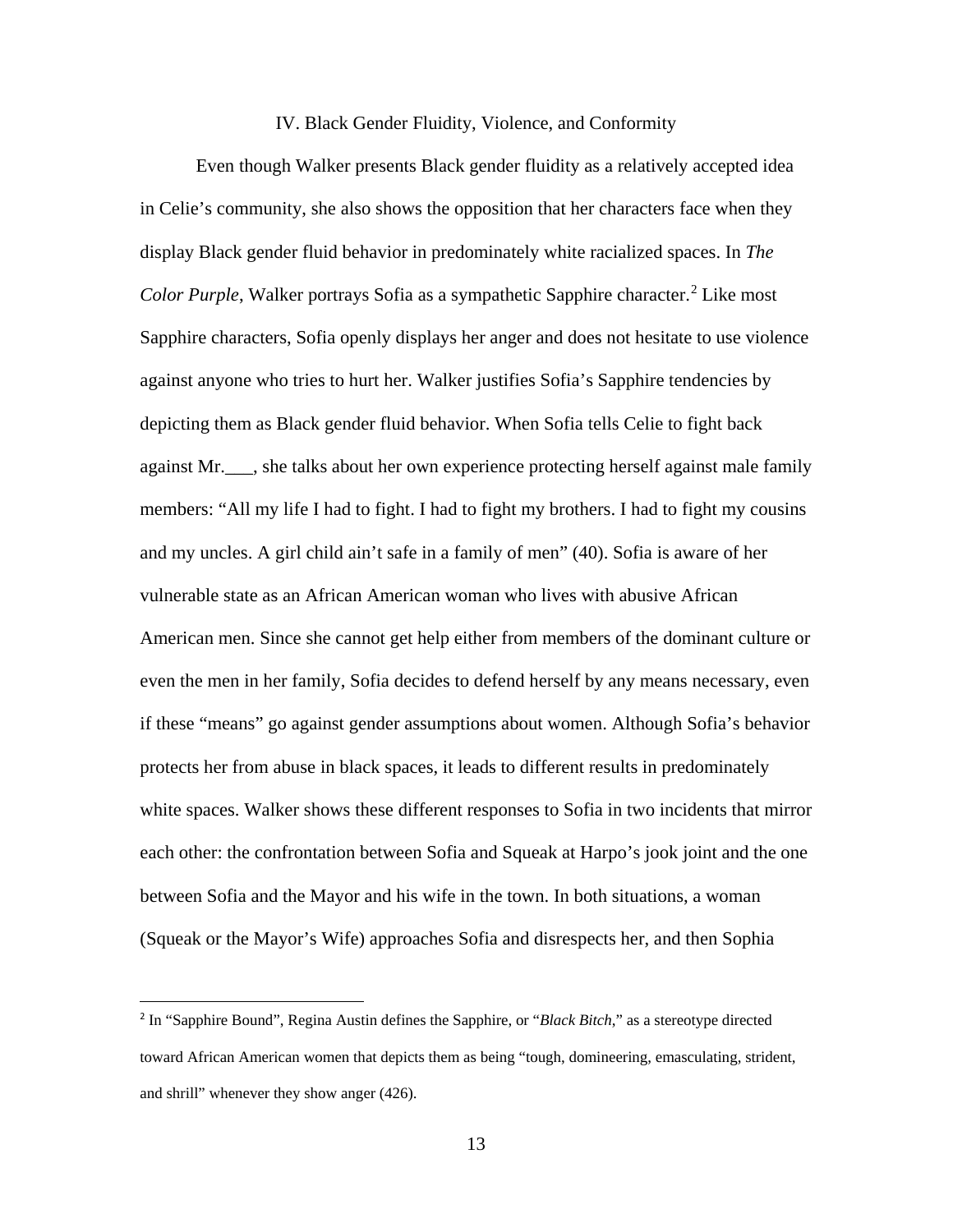verbally defends her position, gets slapped for her noncompliance, and quickly punches the person who hits her. After her confrontation with Squeak, Sofia continues her conversation with Harpo, and she and her boyfriend "go out the door and don't look back" thereby ending the confrontation without receiving any criticism from the people around her (83). In the town, however, Sofia's violent display against the Mayor and his wife ends with the cops beating her and to her imprisonment for the next six years.

Like Sofia's violence in *The Color Purple*, Miss. Maple and his father's attempts at redefining what it means to be an African American man also lead to harassment in white racialized spaces in *Bailey's Café*. Miss. Maple's father endures years of physical harassment when he enters into town due to his "dandy clothing" and passive response to racist men (173). When Miss. Maple asks him why he does not fight back, his father tells him that, "I wanted their words to be babble, whatever they printed, whatever they sent over the radio. Babble—as you learned your own language, set your own standards, began to identify yourself as a man" (182). Miss. Maple's father wants him to define what it means to be an African American man rather than "believe, in this case, that white reality (with its presuppositions of white supremacy and black bestiality) should define his self-perception" (Wilson 129-30). His father's understanding of an African American man is one who can retain his masculinity while wearing tailored suits and remaining passive when racist people accost him. Miss. Maple eventually comes to accept this ideology when he starts wearing dresses to his job interviews. Even though Whites refuse to hire African American candidates like himself, Miss. Maple confesses that he "never felt more like a man" when he starts wearing dresses (204). Unfortunately, Miss. Maple's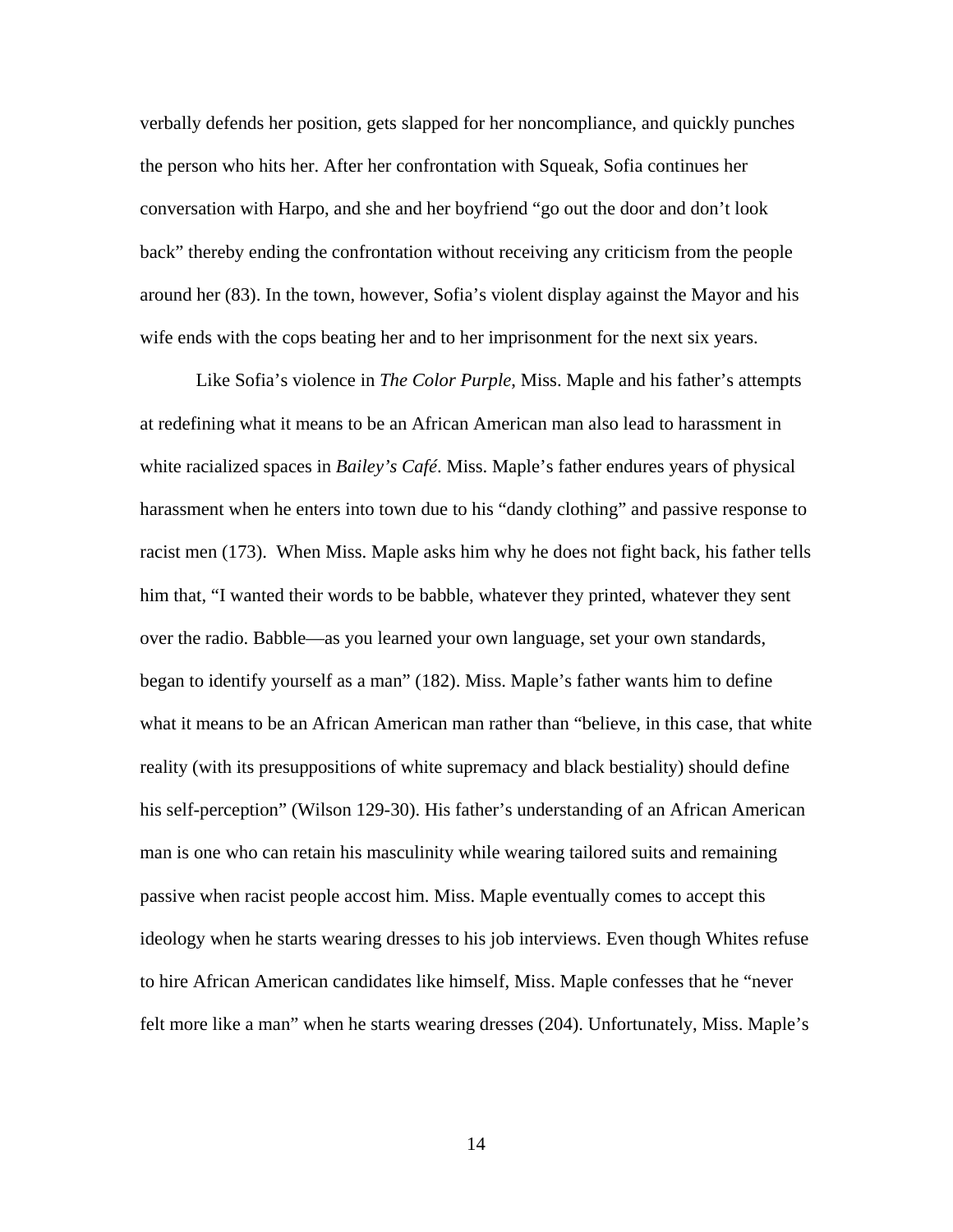confidence in his manhood means that he risks imprisonment for "impersonating a female" when he walks around in public wearing female clothing (204).

Sofia and Miss. Maple's father face harassment from white people because their display of Black gender fluid behavior are threats against white supremacy. In "'My Man treats me like a Slave': The Triumph of Womanist Blues Violence in Alice Walker's *The Color Purple*," Courtney George argues that Sofia's altercation with the Mayor "threatened the white-dominated social order." (137) Sofia's willingness to fight against the Mayor, a white man, regardless of her role as an African American woman, reveals a lack of fear for white people that, according to George, leads to the white police force "[reasserting] their power" through the use of violence against Sofia (137). Miss. Maple's father's redefining of his masculinity threatens white supremacy because it challenges stereotypes about the inferiority of African Americans. According to Rebecca S. Wood, "[Miss. Maple's] family combines these diverse individuals into a unit which overturns turn-of-the century stereotypes about minorities in general, and African Americans in particular, through their financial success in southern California's cotton industry" (384). Miss. Maple's family, in spite of their blackness in the early twentieth century, is extremely wealthy, and Miss. Maple's father displays this wealth with his clothing: "Papa tended more toward *Esquire* casual…there was no mistaking that his hunter jackets and foulard scarves were straight out of Palm Springs" (173). His father's "dandy" clothing was both a break from the acceptable masculine outfit of "short-sleeved shirts" and "cotton slacks" and also a sign of African American wealth (172-73). Unlike the white townspeople, who suffer economic hardship during the Great Depression, Miss. Maple's father, an African American man, is able to purchase expensive clothing.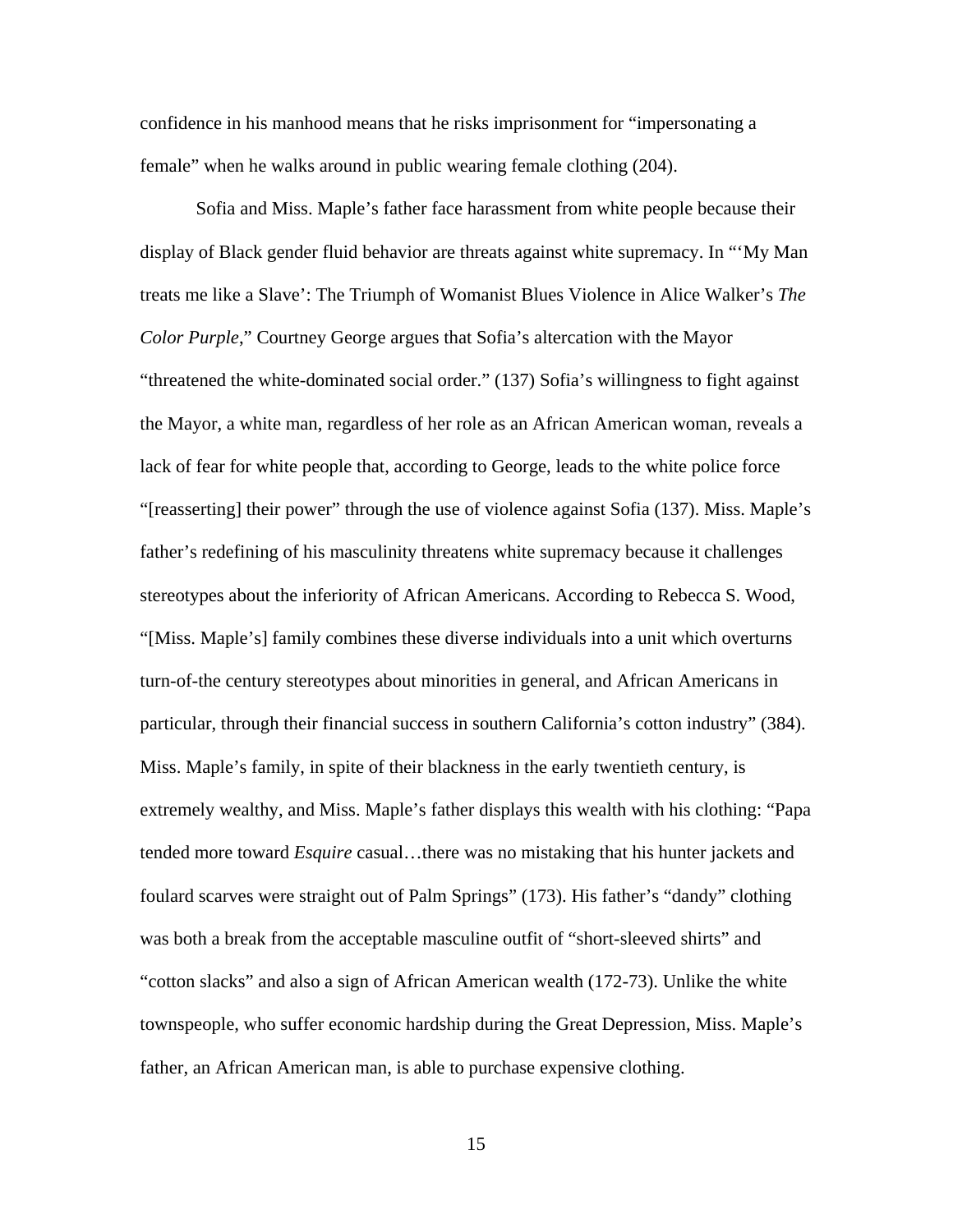In order to avoid physical harm, Miss. Maple and his father overemphasize acceptable gender norms for African American men occupying white racialized space. According to Davis, gender fluid individuals often visibly conform to one gender because the "policing of gender boundaries" within society places more who are "visibly" fluid in danger (115). African Americans characters in *Bailey's Café* and *The Color Purple* are always in danger because of their race. However, Black gender fluid behavior puts these characters in more danger because it could be considered a direct threat against white supremacy. Therefore, when a police officer attempts to arrest Miss. Maple for wearing women's clothing, he points out that "if I intended to be impersonating a female, wouldn't I have done a better job than this? They could smell my aftershave. See the way my hair was closely trimmed. Short fingernails. A heavy briefcase" (204). Naylor presents opposing images of Miss. Maple to the readers, yet she also places emphasis on his masculine characteristics. Rather than focus on the dress, Naylor forces the readers to notice Miss. Maple's smell, his short haircut, and his briefcase, traits which are associated with masculinity. The emphasis on masculinity also applies to Miss. Maple's father. When a group of white men trap him and Miss. Maple in a storage room, he resorts to violence to escape from them and also to gain Miss. Maple's respect. His passivity is not helpful when faced with white people who want to kill him and his son.

Unlike the men in Naylor's novel, who draw attention to their masculine attributes, Sofia draws attention away from her physical body to conform to acceptable gender norms for African American women occupying white racialized space. After being released from prison for good behavior, Sofia works as a maid for the Mayor's wife, and she follows her around the town, carrying her supplies. When Walker portrays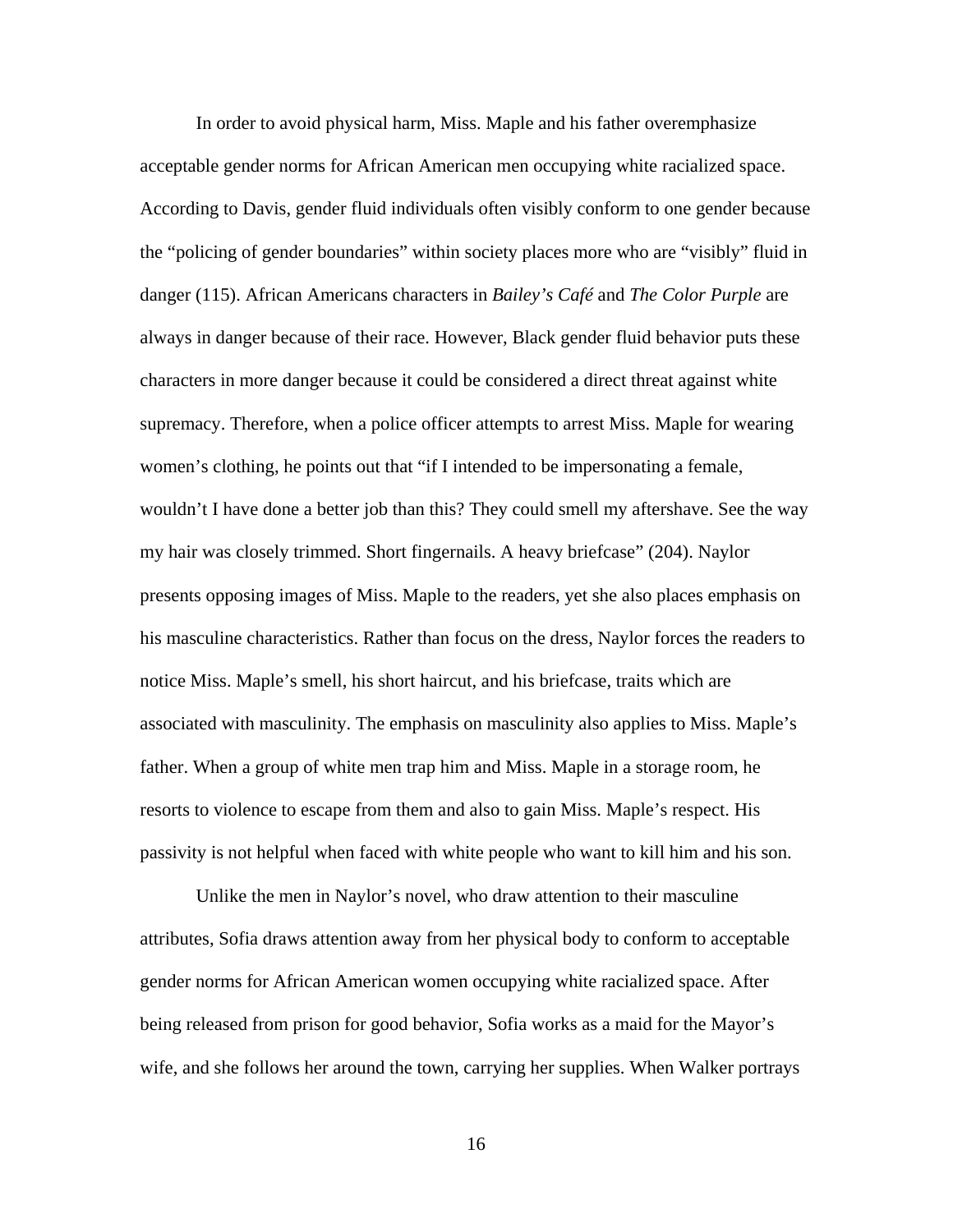Sofia through the eyes of Nettie, a woman who is not familiar with Sofia, she also highlights the opposing notions about her. On one hand, Nettie points out that Sofia's physical appearance does not fit the standard image of a white woman's maid; however, when Nettie attempts to draw attention to Sofia, she begins to disappear in front of Nettie's eyes: "One minute I was saying howdy to a living woman. The next minute nothing living was there. Only its shape" (131). After her altercation with the police, Sofia attempts to erase herself from the public eye when she enters urban space. To an outsider, Sofia becomes nothing more than an inhuman shape rather than a strong willed African American woman. This process of erasure is a common practice for African American women who engage in domestic work. According to Collins, "Deference mattered, and those women who were submissive or who successfully played the role of obedient servant were more highly valued by their employers, regardless of the quality of the work performed." (56) Rather than risk facing the violence she endures after her confrontation with the Mayor and his wife, Sofia conceals her Sapphire tendencies and takes on the behavior deemed acceptable for African American women in a white dominated space, which is silence and erasure of their presence.<sup>[3](#page-21-0)</sup> In this situation, Sofia uses her role as a doubly marginalized individual as protection against harm.

<span id="page-21-0"></span><sup>&</sup>lt;sup>3</sup> It is important to note that Sofia does not completely lose her Black gender fluid traits. After her release from prison, Sofia confesses that "I yearn for murder…I dream of murder sleep or wake" (89). She hides her anger toward the white people she works for; however, she is capable of intense rage in spite of her imprisonment.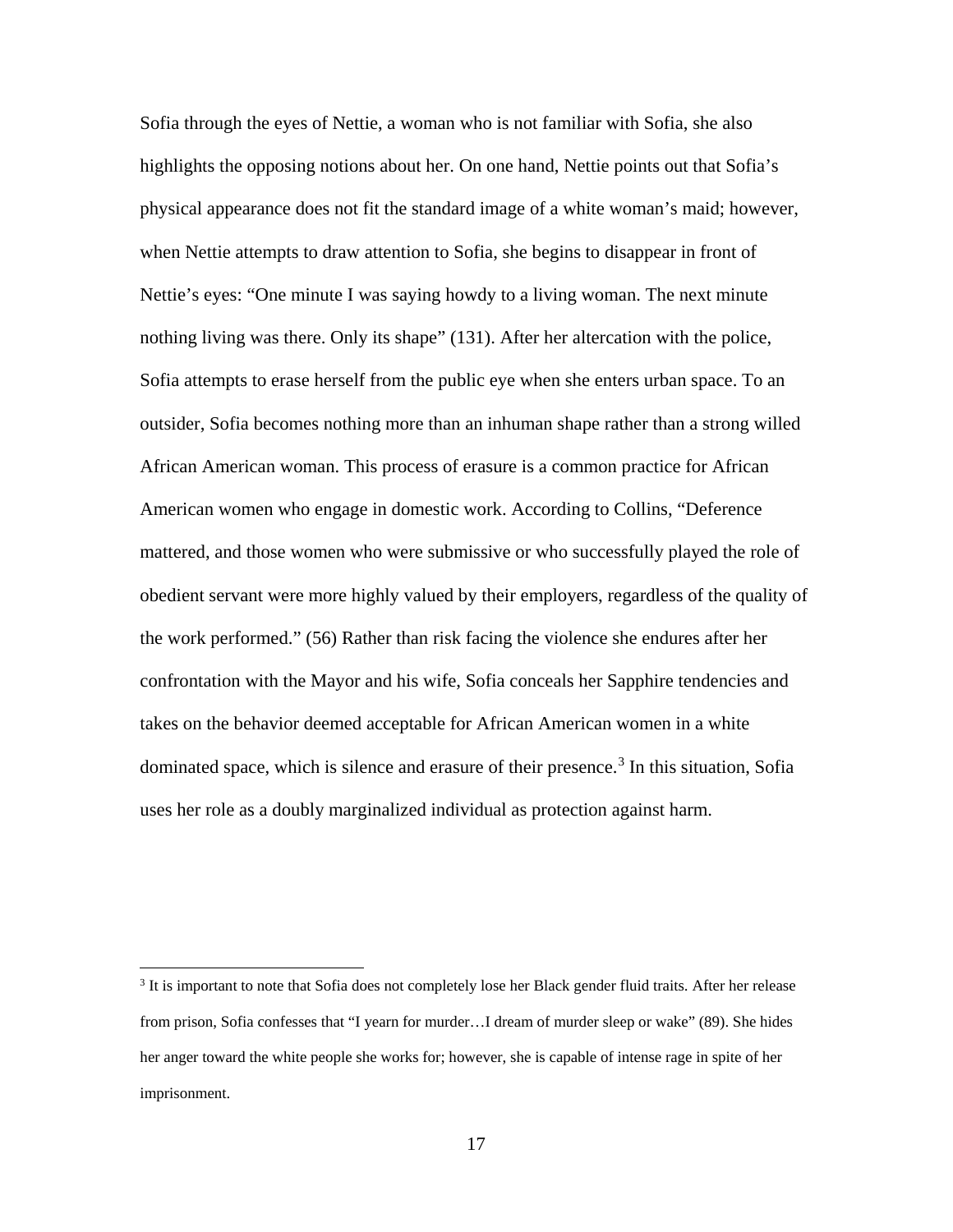### V. Sex and the Black Gender Fluid Individual

Through the character of Jesse Bell, Naylor shows that her characters can use Black gender fluid behavior to gain control over their own sexual identities. Unlike Miss. Maple and his father, who experience opposition from whites in public spaces for their Black gender fluid behavior, Jesse Bell endures criticism from affluent members of the African American community because of her sexuality. Dorothea Buehler, the author of "Below the Surface: Female Sexuality in Gloria Naylor's *Bailey's Café*," claims that it is not a coincidence that Jesse Bell, an African American woman who loses everything because of her sexuality, has a name that is similar to that of Jezebel, the name associated with "sexually wicked women." According to Buehler, Jesse Bell is a "parallel character" to both the biblical and "bad black girl" stereotype of the Jezebel figure (437). In *Bailey's Café*, Jesse Bell engages in a nineteen year power struggle with Eli King, the patriarch of the affluent King family, after she marries one of his nephews. The struggle ends in Jesse Bell's defeat when Eli King catches her in a lesbian club and exposes it to the public: "Jesse Bell came to mean that no-good slut from the docks and the nineteen years I'd put into my marriage didn't amount to dog shit; the care I'd given my son—dog shit; the clothes I wore, the music I liked, the school I went to, the family I came from, everything that made me *me*—dog shit" (Naylor 131). Jesse Bell's reference to herself as "that nogood slut" in her rant connects her to the Jezebel stereotype, which labels African American women as being "hyper-sexualized nymphomaniacs;" however, the constant repetition of "dog shit" also connects her to the biblical Queen Jezebel, who battles the prophet Elijah and ends up being thrown from her palace window and being eaten by dogs (Buehler 437). Naylor draws strong connections between Jesse Bell and the Jezebel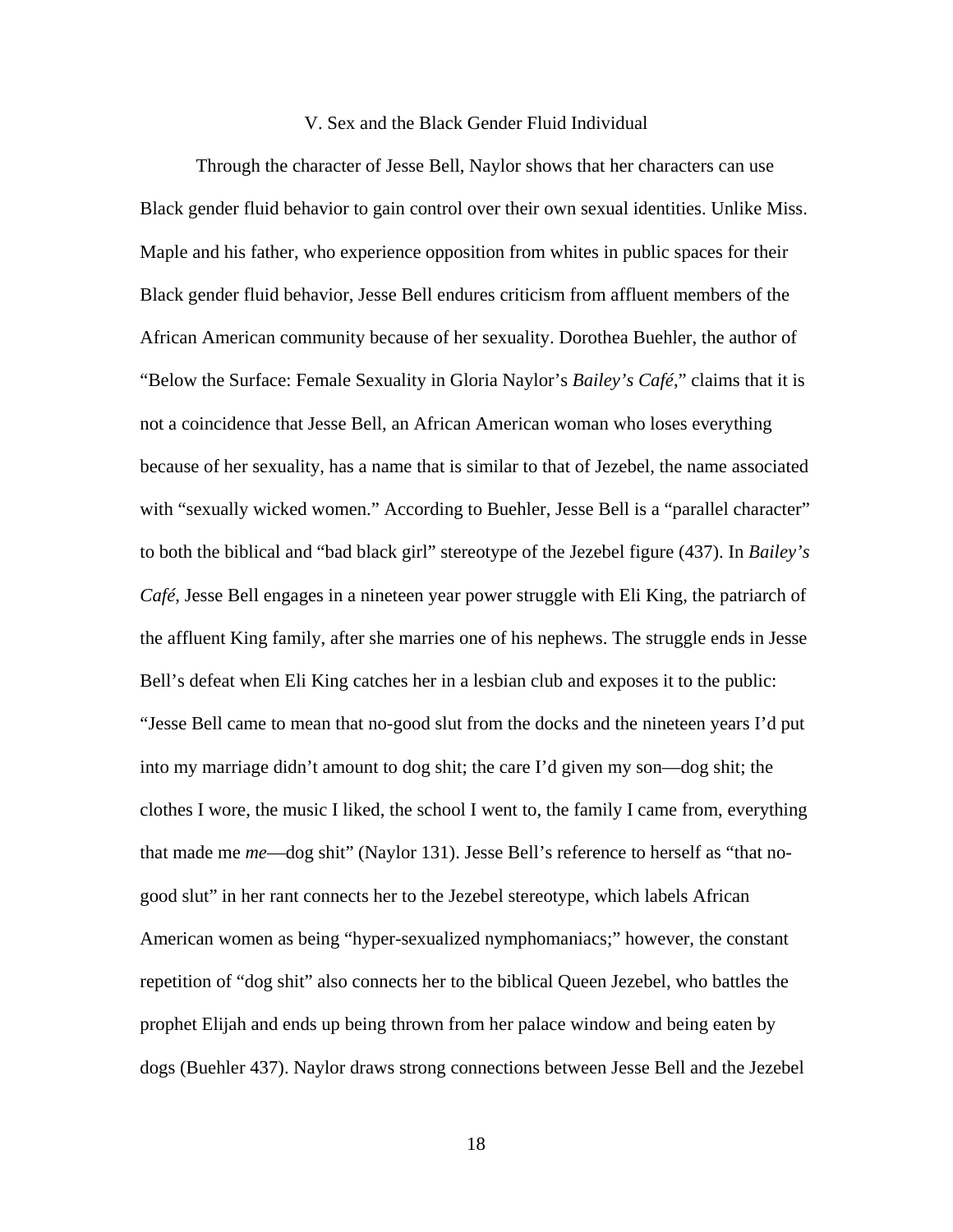figures; from her battle with Eli King to her ultimate demise in the public eye when her sexual reputation leaves her as nothing but "dog shit"; however, Jesse Bell refuses to take on that role. Instead, she, like Sofia, rejects the idea of a submissive woman and fights against the label of "Jezebel." Unlike Sadie, Jesse Bell tells her own story and speaks out against the King family. When Sister Carrie, a patron of Bailey's Café, calls her a whore, Jesse Bell to fight to retain her honor. When men approach Jesse Bell for sexual favors, she gives them "a good dose of verbal and physical abuse" rather than succumb to their advances (117). Through the use of her Black gender fluid traits, Jesse Bell maintains control over her identity and actively challenges anyone who goes against it.

Even though Jesse Bell faces criticism because of her sexuality, Naylor argues that Jesse Bell's approach to sexuality gives her the healthiest approach to Black female sexuality in *Bailey's Café* since it goes against gender assumptions about sexuality. When Jesse Bell uses her Sapphire tendencies to fight against the label of "Jezebel," she does not fight against her sexual reputation. Instead, she fights against the idea that African American women who enjoy sex are automatically whores. As a bisexual woman engaged in a polyamorous relationship with her husband and female lover, Jesse Bell takes pride in her sexual prowess and claims that it is what initially attracts her husband: "I got [my husband] the same way I kept him—with the best poo tang east of the Mississippi. And just cause it was 1924, don't let people tell you that *nice girls* didn't. They did then, they do now—and I bet my grandma's drawers they always will" (122). In addition to being open about her sexuality, Jesse Bell does not consider sex dirty. She does not believe that a woman has to remain chaste in order to be respectable. Instead, she claims that a woman can maintain her respectability even when she has a healthy sex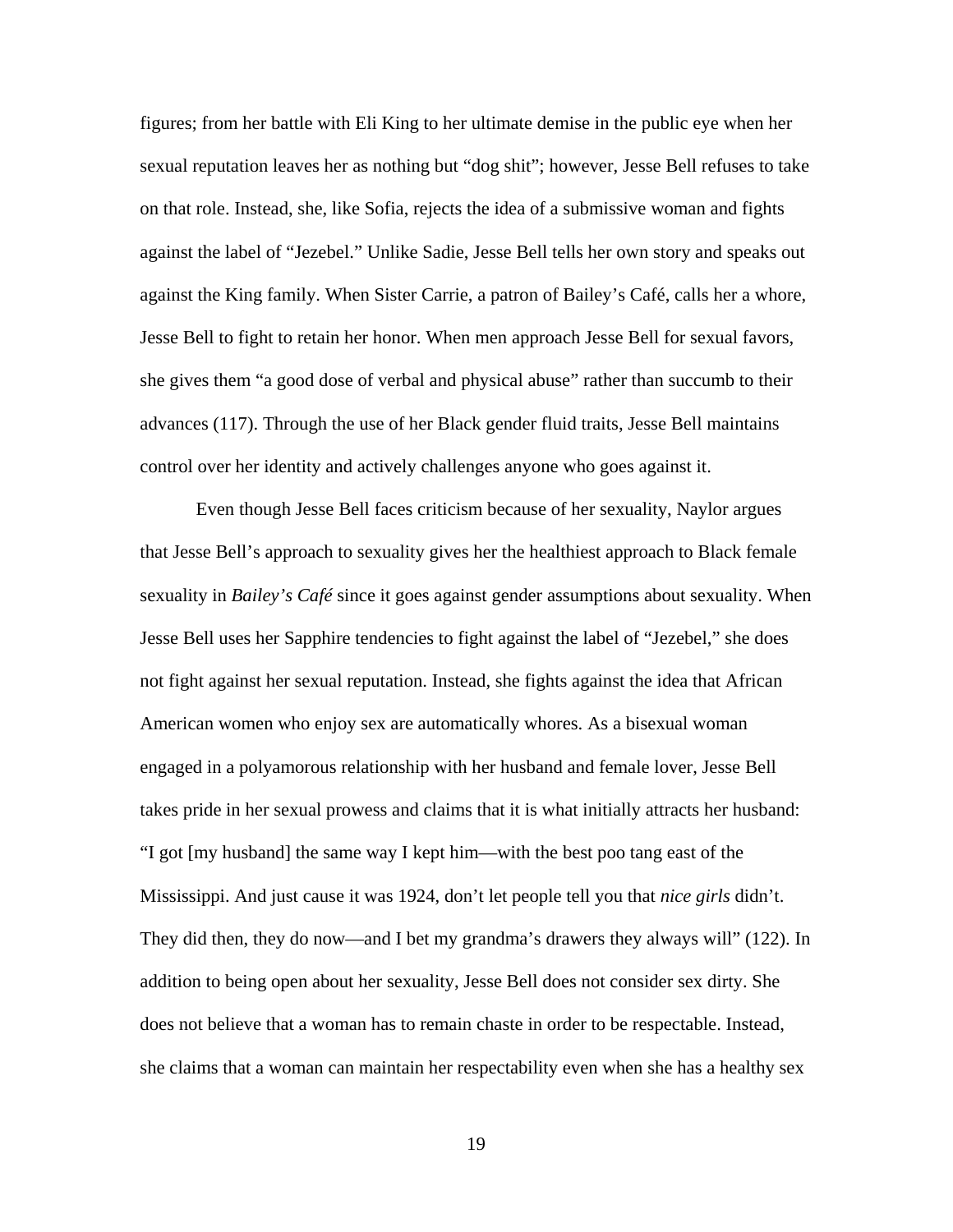life. According to Adrianne Levy, Jesse Bell's ideas about sex go against those of the affluent King family, which leads to her eventual downfall: "In the strict codes of a patriarchal system such as represented by Uncle Eli and his family, a woman can be only one kind of wife and mother. Any deviation in terms of sexuality is ostracized" (92). According to the King family, a woman is unable to maintain both a healthy relationship with sex and also be a proper lady, and Jesse Bell, due to her overt sexuality, is a prime example. In spite of Jesse Bell's defeat at the hands of Eli King, Naylor shows that the King family's idea about sexuality is wrong since Jesse Bell's use of her sexuality leads to years of marital happiness. As Buehler points out, "Naylor portrays Jesse Bell's sexuality as a celebrated act shared equally by her and her husband" (438). Rather than present a marriage where the man (Jesse Bell's husband) is the active participant within the bedroom and the woman (Jesse Bell) is the submissive partner, Naylor shows an equal participation between an African American husband and wife in regard to their sexual relationship. During their marriage, both Jesse Bell and her husband engage in gender fluidity.

In *The Color Purple*, Walker goes a step further than Naylor and uses Shug Avery to show that a Black gender fluid approach to sexuality is healthy for double marginalized characters since it promotes self-love. When Shug Avery asks Celie about her sexual experiences, Celie confesses her dislike for sex: "What is to like? He git up on you, heist your nightgown round your waist, plunge in" (77). After years of sexual abuse because of her role as an African American woman, Celie assumes that all forms of sexuality involve men using women as property. The man moves the woman around and puts her in a good position, then, without any concern for the woman's well-being,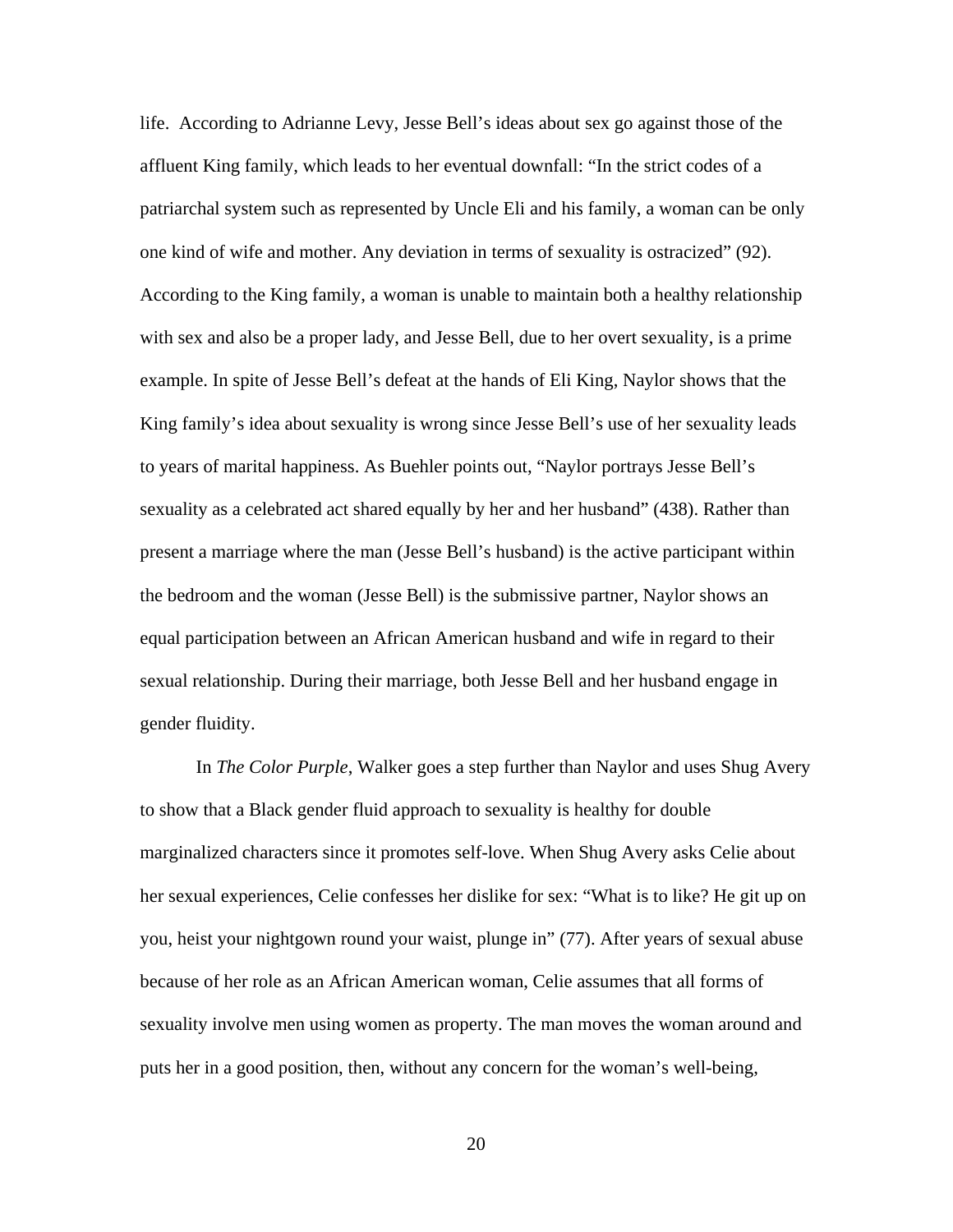penetrates her. In actuality, Walker's depiction of Celie's sexual experiences reveal a distortion of the stringent gender norms that present a binary in regard to sexual activity (man is active and woman is passive). For Shug Avery, a woman who is comfortable with her sexuality, sex is a pleasurable, necessary part of her life that she can experience with both men and women. As a blues singer, Shug Avery uses her overt sexuality in her performance, but she also uses her own ideas about sexuality to teach Celie about a healthier understanding of female sexuality. Initially, Celie and Shug Avery's sexual encounters involve Shug Avery, an African American woman, taking on the role of teacher and Celie, another African American woman, the role of student: "Listen, [Shug] say, right down there in your pussy is a little button that gits real hot when you do you know what with somebody. It git hotter and hotter and then it melt. That the good part" (77). Shug Avery's emphasis on female pleasure points out two important ideas about sexuality. The emphasis that Walker put on Celie's clitoris shows that sexual pleasure is not solely for men. Celie, like all women, have the biological material for sexual satisfaction, and she can use it for her own purposes.

Walker also presents a Black gender fluid relationship as a way for Celie to heal from her sexual trauma. Molly Hite, the author of "Romance, Marginality, Matrilineage: Alice Walker's *The Color Purple* and Zora Neale Hurston's *Their Eyes Were Watching God*, points out that the description Shug Avery gives Celie about her clitoris redirects sexual intercourse away from heterosexuality: "if the important organ is not a hole but a button, then simulation can come from such androgynous appendages as 'fingers and tongue,' and intercourse is not only insufficient but unnecessary for female sexual pleasure" (266). According to Walker, a woman does not need to be penetrated to feel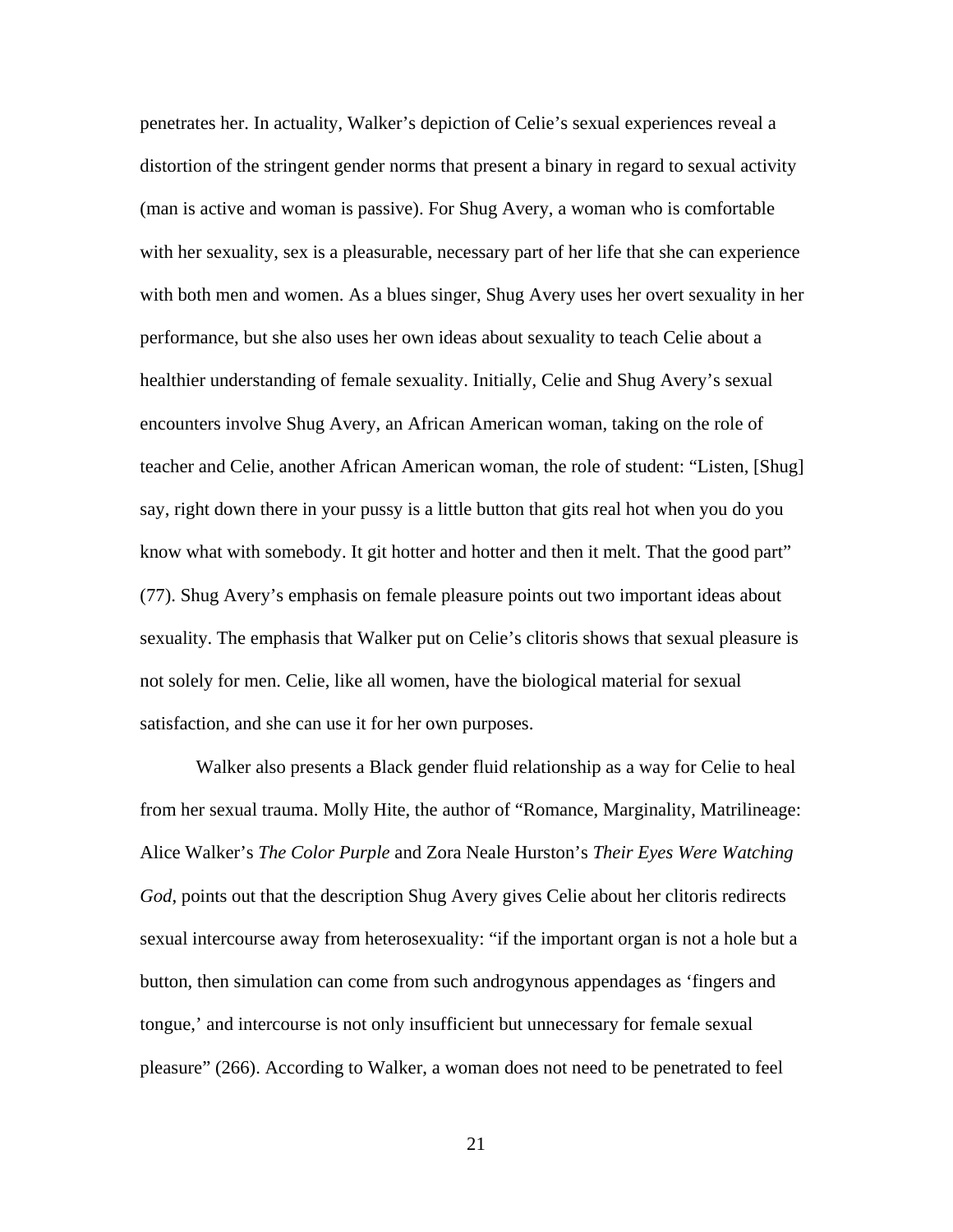sexual satisfaction; their bodies allow them to gain pleasure from another woman. Later in the novel, Celie, who lacks any interest in male companionship, realizes that a relationship with another African American women can give her the love and respect denied to her by the men in her life. When Celie is more confident in her sexuality, she is able to pleasure Shug Avery while being pleasured by her: "Us kiss and kiss till us can't hardly kiss no more. Then us touch each other" (113). Walker emphasizes the oneness that occurs during this sexual encounter. Celie and Shug Avery lose themselves in pleasure and give equal amounts of physical attention to one another. At this moment, Celie and Shug engage in a sexual version of gender fluidity that involves equality on the part of both partners. According to Linda Abbandonato, the gender fluid relationship that Celie and Shug Avery forms "enables Celie to bury her sad double narrative of paternal origins and construct a new identity within a feminine domain." (1111) Celie gets the opportunity to destroy the images of herself as being both a defiled "good girl" and an abused African American wife. Through her loving relationship with Shug Avery, Celie can once again define herself based on her own principles.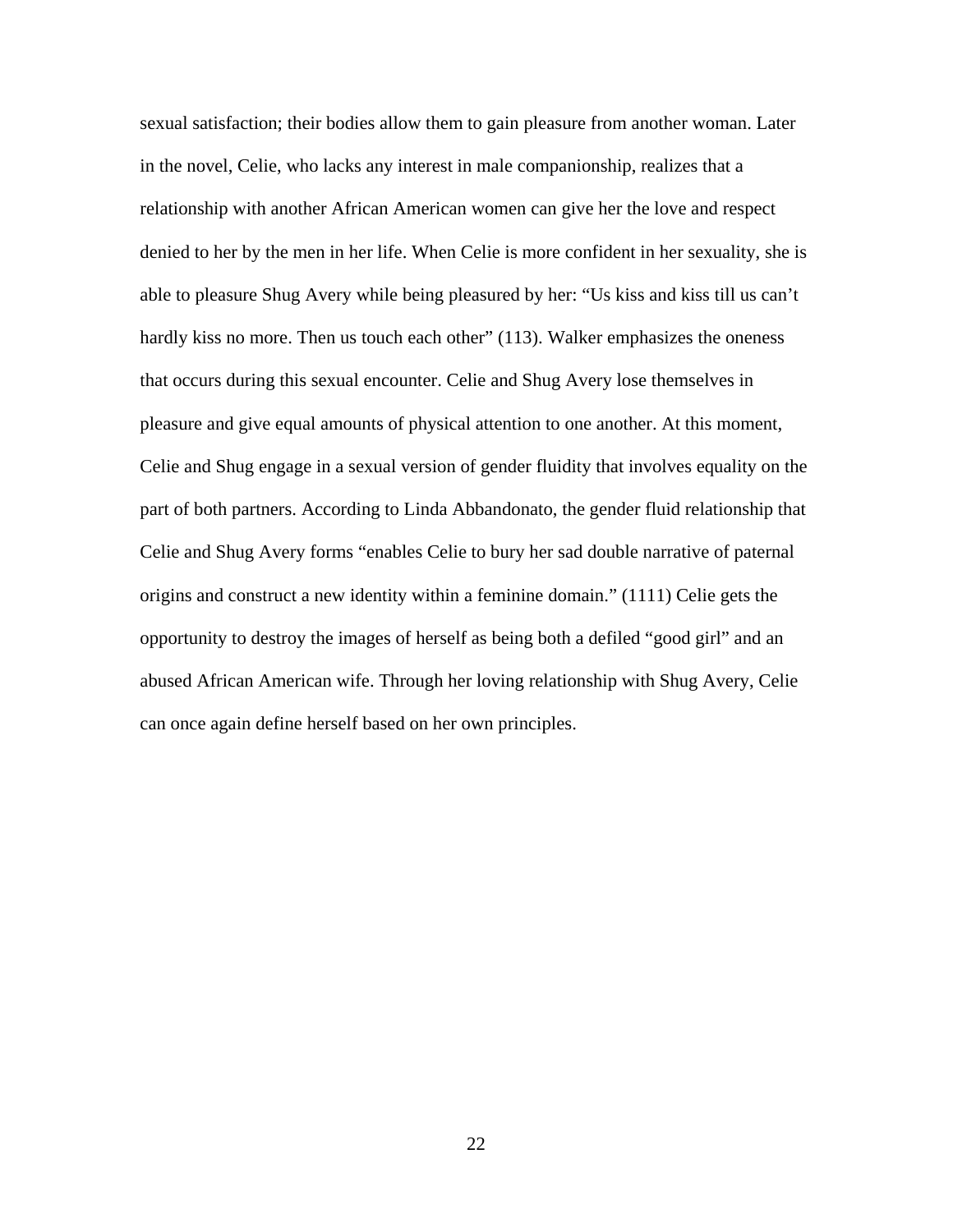### VI. When Gender Fluidity and Tradition Combine

Toward the end of *The Color Purple*, Walker shows that Celie is capable of improving herself through Black gender fluid traits because of her community's acceptance of gender fluid behavior. In "Significance of Sisterhood and Lesbianism in Fiction of Women of Color," Uplabdhi Sangwan argues that Celie's development throughout the novel comes not only from personal growth but also through the general acceptance of Celie as a gender fluid woman:

Celie's bildungsroman is marked by milestones where she liberates herself from the control of cultural and historical stereotypes. For these milestones to be reached, dismantling of internalized racial attitudes-and not merely gender relations-need to occur within her community. By the end of the novel, Celie's community becomes supportive of the liberated Celie. (183)

Celie no longer needs to take on the role of a submissive wife since her community becomes more accepting towards a mixture of traditional values with gender fluid ideas. A prime example is when Sofia and her sisters decide to carry their mother's casket. In spite of Harpo's claims that their behavior will cause a major disruption at the funeral, the event actually consists of "Folks crying and fanning and trying to keep a stray eye on they children, but they don't stare at Sofia and her sisters. They act like this the way it always done" (221). Here, Walker emphasizes the elements of a traditional funeral and points out that the actions of Sofia and her sisters redefine this tradition. Sofia and her sisters can carry their mother's casket, a task usually designated for men, without any objection from the people around them. This is the community where Celie lives starts her career in pants making.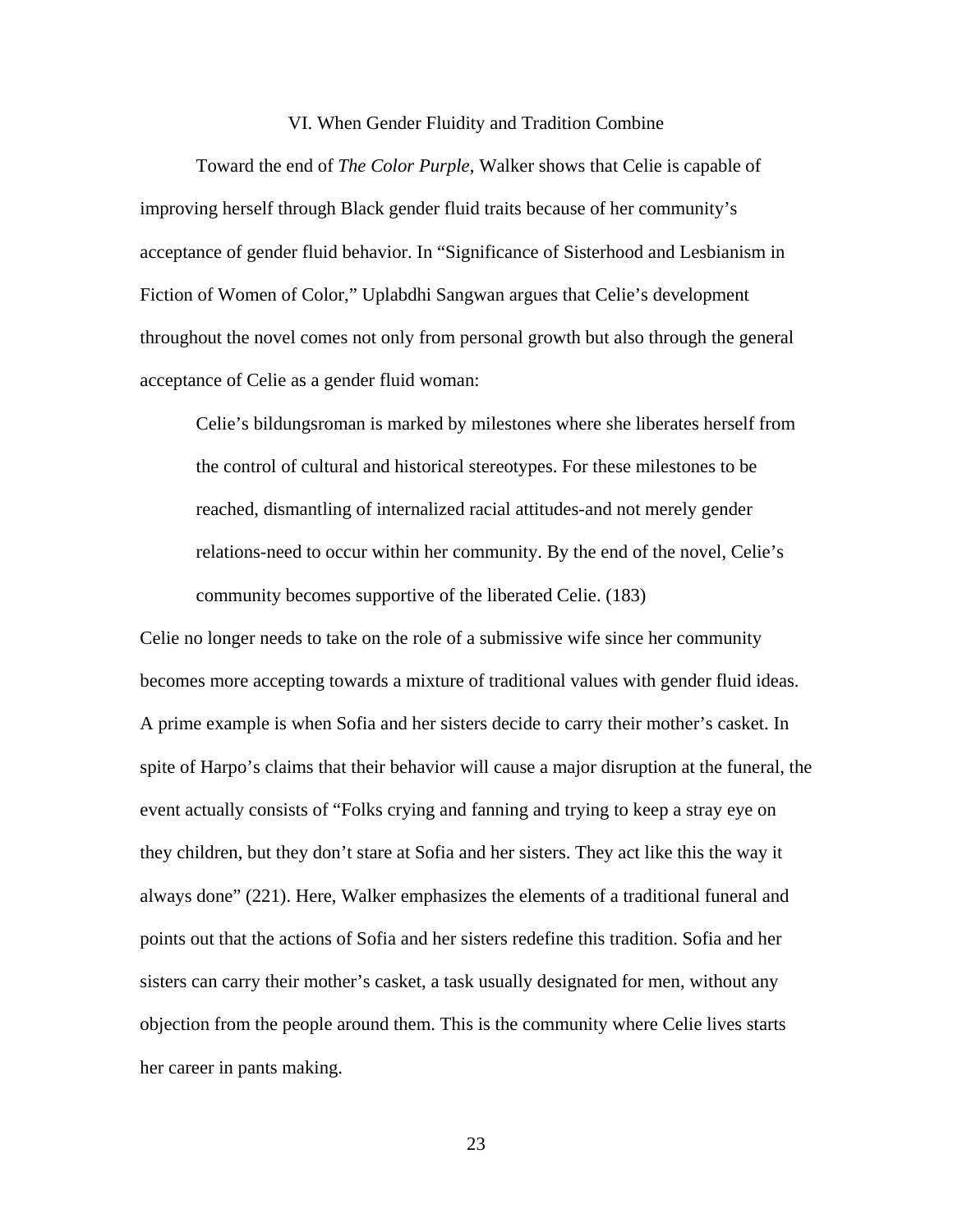Celie's pants have made gender fluidity more accessible to the people in her community. After she leaves Mr.\_\_\_ and moves in with Shug Avery, Celie begins to make pants. Initially, she makes them for her friends that accentuate their admirable traits. In addition to Shug Avery's pants, which help with her job as a blues singer, Celie also makes pants for Jack, Sofia's brother-in-law, and they help with his childrearing. The pants "have big pockets so he can keep a lot of children's things," and they are flexible enough so that he can run after his children (213). In Celie's description of Jack's pants, she emphasizes the traits that are not usually associated with men. Rather than focus on his strength and role as a veteran, Celie lauds how good he is with children, a task traditionally taken up by women. Eventually, Celie receives numerous requests from people in her community, and she starts a pants making business. According to Lindsey Tucker, the author of "Alice Walker's *The Color Purple*: Emergent Woman, Emergent Text," Celie's pants offer the people in her community clothing that is necessary for their lifestyles: "Beyond the need for more sensible working clothes, pants have always represented a freer form of clothing, one usually denied to women…Celie's pants are associated with freedom and movement-all kinds of movement" (90). Celie's pants are visible representations of Black gender fluidity as they offer African American women who work outside of the home the freedom to move without constraint. In the case of Jack and Shug Avery, Celie's pants highlight the traits that defy gender norms. For Shug Avery, it is her outspoken, overt sexuality. For Jack, it is his childrearing skills. The popularity of Celie's pants in her community allows Celie to profit off of her Black gender fluidity. Even though Celie engages in tailoring, a traditionally masculine skill, she 'feminizes' this skill by 'tailoring' her pants around the needs of the people who wear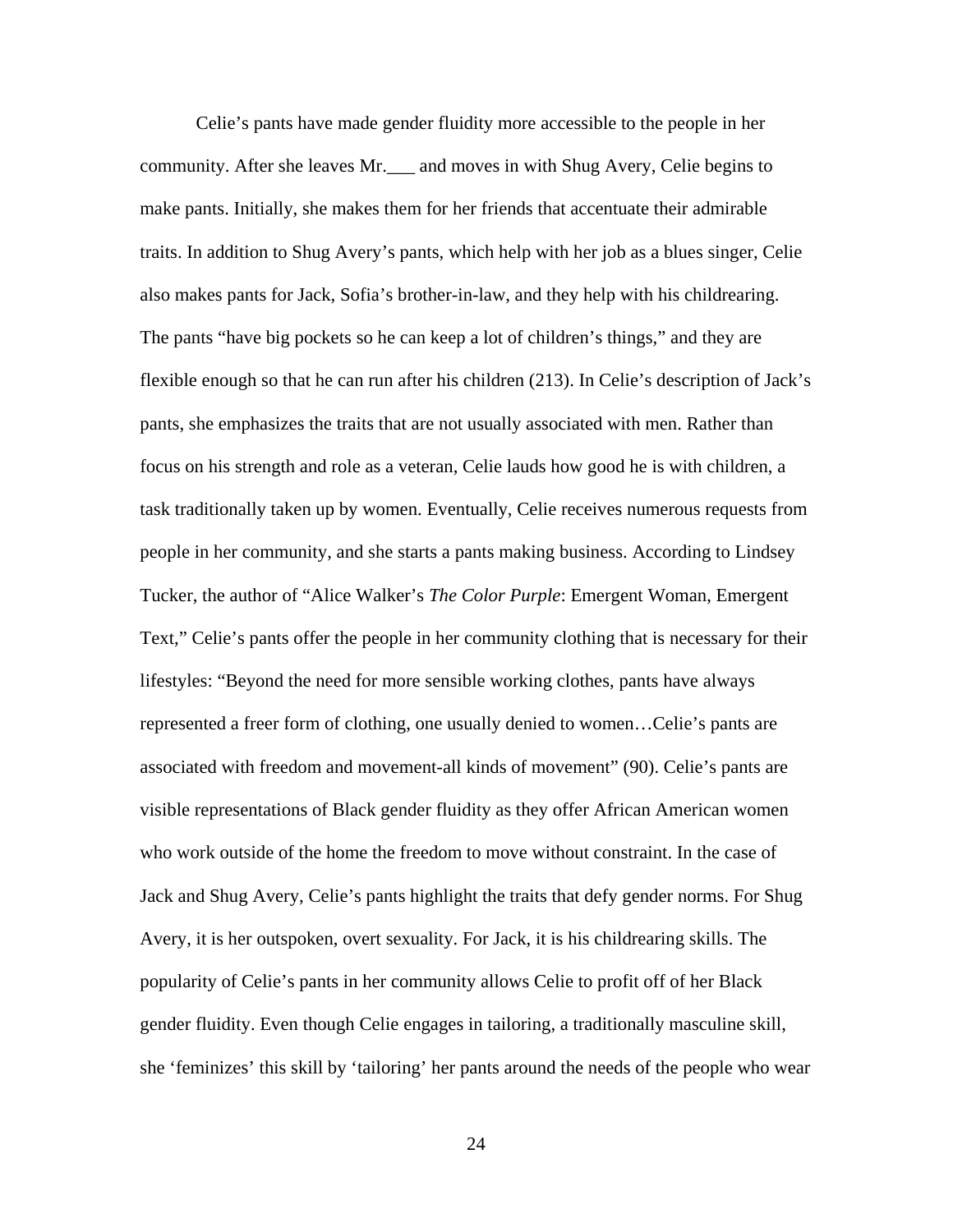them. In addition, her tailoring skills give her financial independence within her own community.

The acceptance of gender fluid traits in Celie's community helps her empower other Black gender fluid characters. As Sangwan points out, [Celie] makes the transformation with the support of black women. Her business is supported by and serves her community. Her business employs members of her racial group" (186). One of the people that Celie hires is Sofia. When Celie inherits a dry good store from her father, she sells her pants in the store and hires Sofia as a clerk because of how she responds to customers: "Sofia in there to wait on colored cause they never had nobody in a store to wait on 'em before… [Sofia] real good at selling stuff cause she act like she don't care if you buy anyhow…plus she scare the [white clerk]" (280). Celie's use of Sofia makes Black gender fluidity both normal within her community and also a necessary asset. Sofia's job is to assist African American customers, who usually face discrimination from the white clerk. Sofia does not use her aggressive behavior with the African American customers; she remains respectful and allows them to move freely within the store. However, Sofia does use her bluntness to protect African American customers from dealing with harassment from the white clerk. Her ability to "scare" him ensures that he will not make African Americans uncomfortable when they enter into this space. Critics such as Linda Seltzer argue that Sofia's employment in Celie's general store also represents an improvement in racial relations in general. Seltzer states that Sofia's employment, "represents Sofia's final escape from her position as mammy but also because shops are used throughout *The Color Purple* to represent the status of economic and social integration between blacks and whites" (137). Sofia no longer needs to work in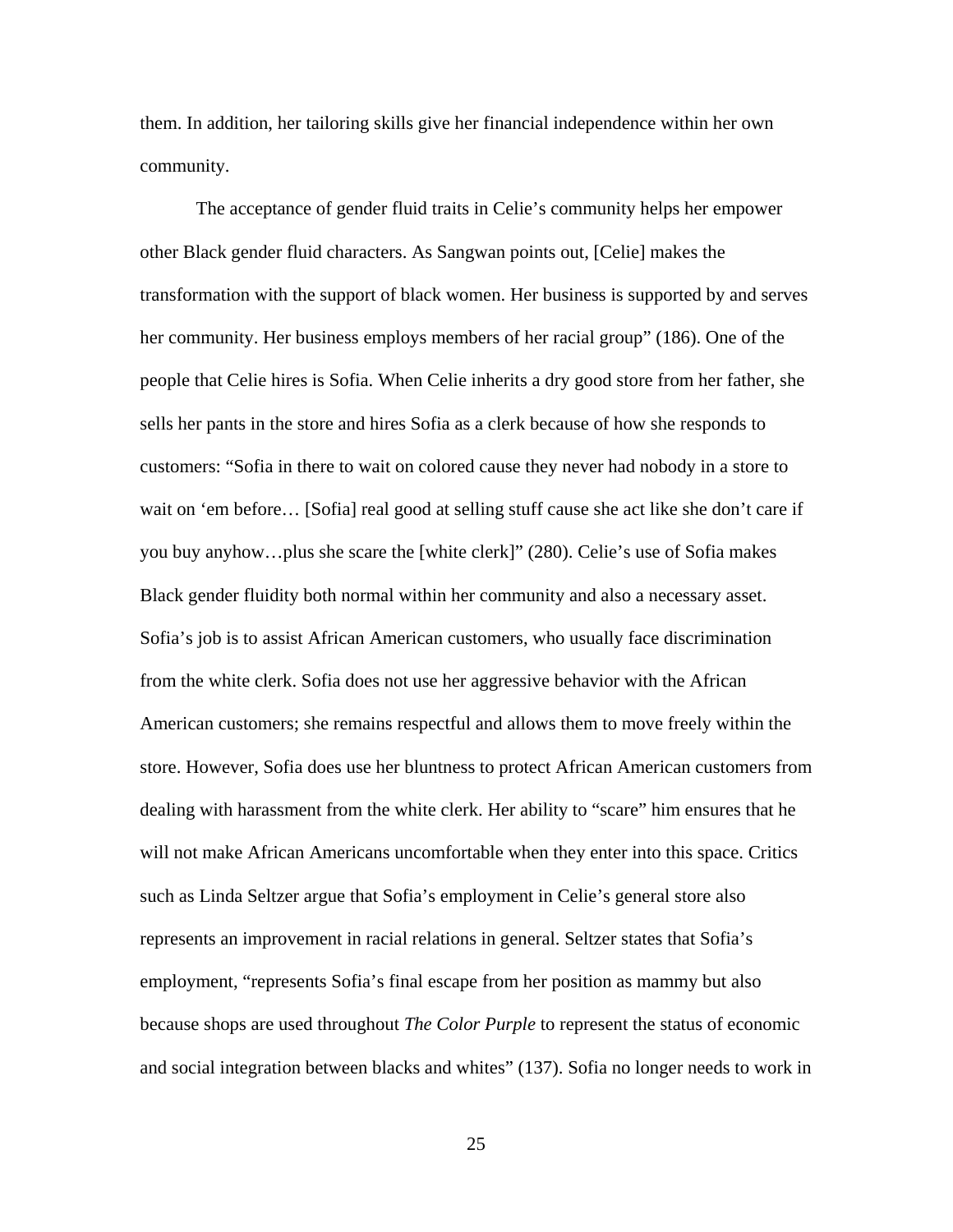white spaces as a maid who hides her physical presence from the public space. With the help of Celie, Sofia is free to gain employment and acceptance within her own community.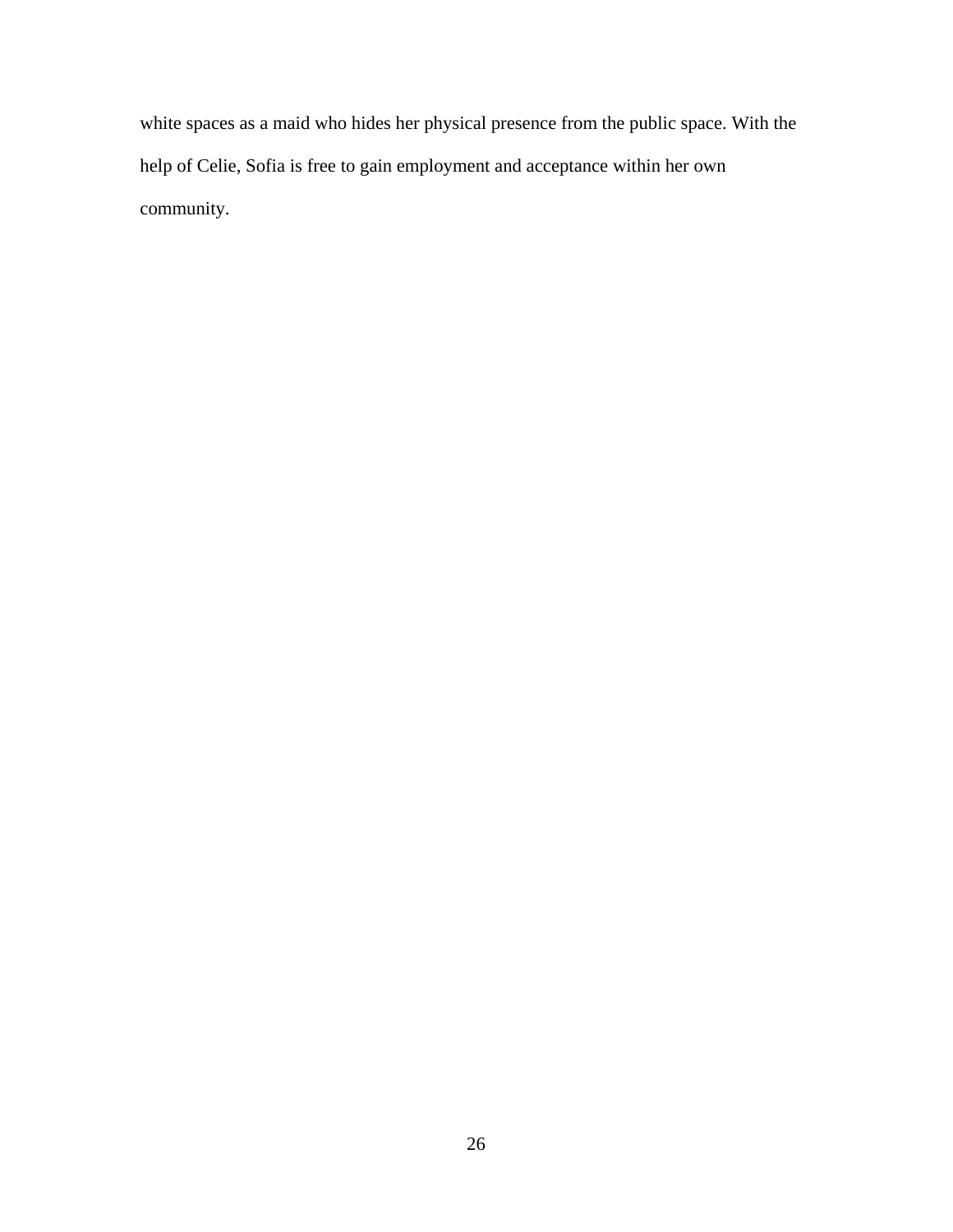### VII. To Heal and Strengthen the Community

In *Bailey's Café*, the character Eve uses Black gender fluidity to give double marginalized characters a form of power over their bodies. Naylor's novel does not have a traditional ending. The characters do not come together as a community, and most of them do not even receive a proper ending to their stories. Nevertheless, characters such as Eve offer a lot of these characters a form of power that they never had before. In "Healers in Gloria Naylor's Fiction," Kathleen M. Puhr argues that Eve's boardinghouse differs from Bailey's Cafe in that "whereas Bailey's can provide an end to it all through its back porch offering painless exits and painful possibilities. Eve's [boardinghouse] can provide a reason to go on living, a sanctuary and a place for physical and psychological healing" (525). In the novel, Eve evaluates the women who seek her help and looks for similarities between them and herself, i.e., the "delta dust" that she alludes to in her story (90). Even though she does not display her Black gender fluidity as overtly as Miss. Maple or as loudly as Jesse Bell, Eve does not fit into traditional gender norms because her journey from Pilottown to New Orleans leaves her physically and mentally transformed. According to Maxine Montgomery, Eve is "Neither an Eve, in the biblical sense, nor strictly a Madonna, she resides somewhere between the two extremes" (29-30). Ironically, Eve, named after the Mother of humanity, is sterile after her interaction with the "delta dust" leaves her sterile and "born of the delta" since it seeps inside of her and shields her from a vast majority of emotions (90). Although she identifies as a woman, the intense life she endures as an African American woman who is rejected from society teaches her how to conceal her emotions. Eve is not a biological mother in the novel; however, she is mother figure to both the women who reside in her boardinghouse and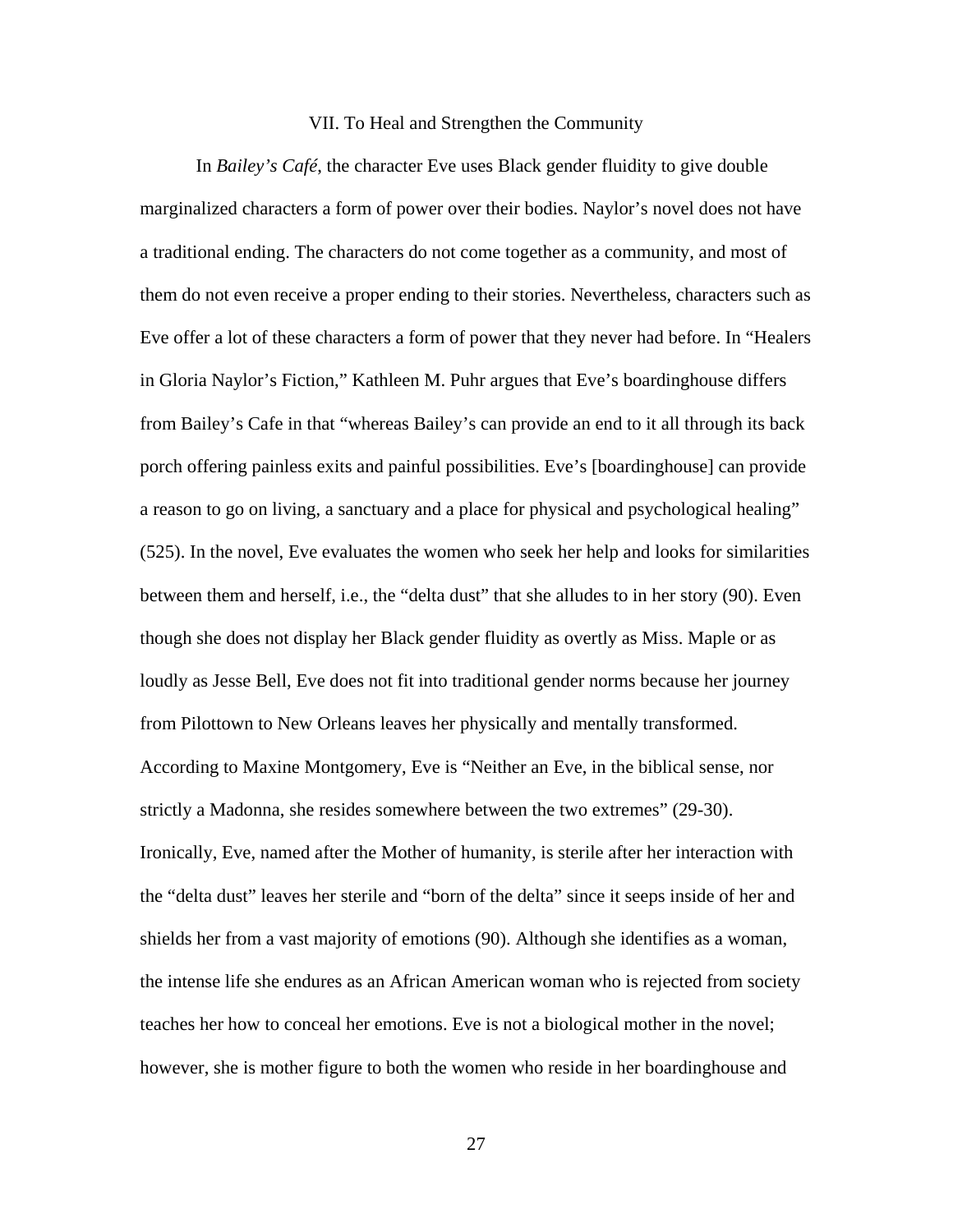her flowers. In *Bailey's Café*, Eve looks for women who share her tenacity and helps them in unconventional ways. Naylor shows this visual image through Eve's flowers. Eve's connection to the "delta dust" allows her to grow beautiful flowers throughout the year, and she sells them to male suitors. As Bailey points out, "her flowers are like my food. She begs no man to buy them. But if they're coming there-and they're only coming because there's a particular woman they want to visit-they either fall into the routine or not" (92). The flowers that Eve grows in the novel are physical representations of the women who reside in her boardinghouse. Although she sells the flowers to men so that they can interact with the women in her boardinghouse, she lets the women choose not only the flowers but what they will do with the men who enters into their space. As Lynn Alexander argues in "Signifyin(g) Sex: Gloria Naylor's *Bailey's Café* and Western Religious Tradition," "the flowers become part of the healing process for the women coming to Eve, blurring the issue of prostitution by moving the cash nexus while nurturing their sense of self-worth through their association with natural beauty"(95). Characters such as Jesse Bell and Miss. Maple reside in Eve's boardinghouse, and Jesse Bell even requests daisies from Eve. However, Eve allows these two characters to use their bodies as they wish. Jesse Bell rejects her suitors and throws their daisies in their face. Miss. Maple, after his numerous failures at finding a job, works as both a housekeeper and security guard for Eve's boardinghouse. Eve allows him to display his Black gender fluidity, and she pays him for it. Eve does not try and tell the people she helps how to use their bodies; instead, she gives them the opportunity to gain both selflove and power.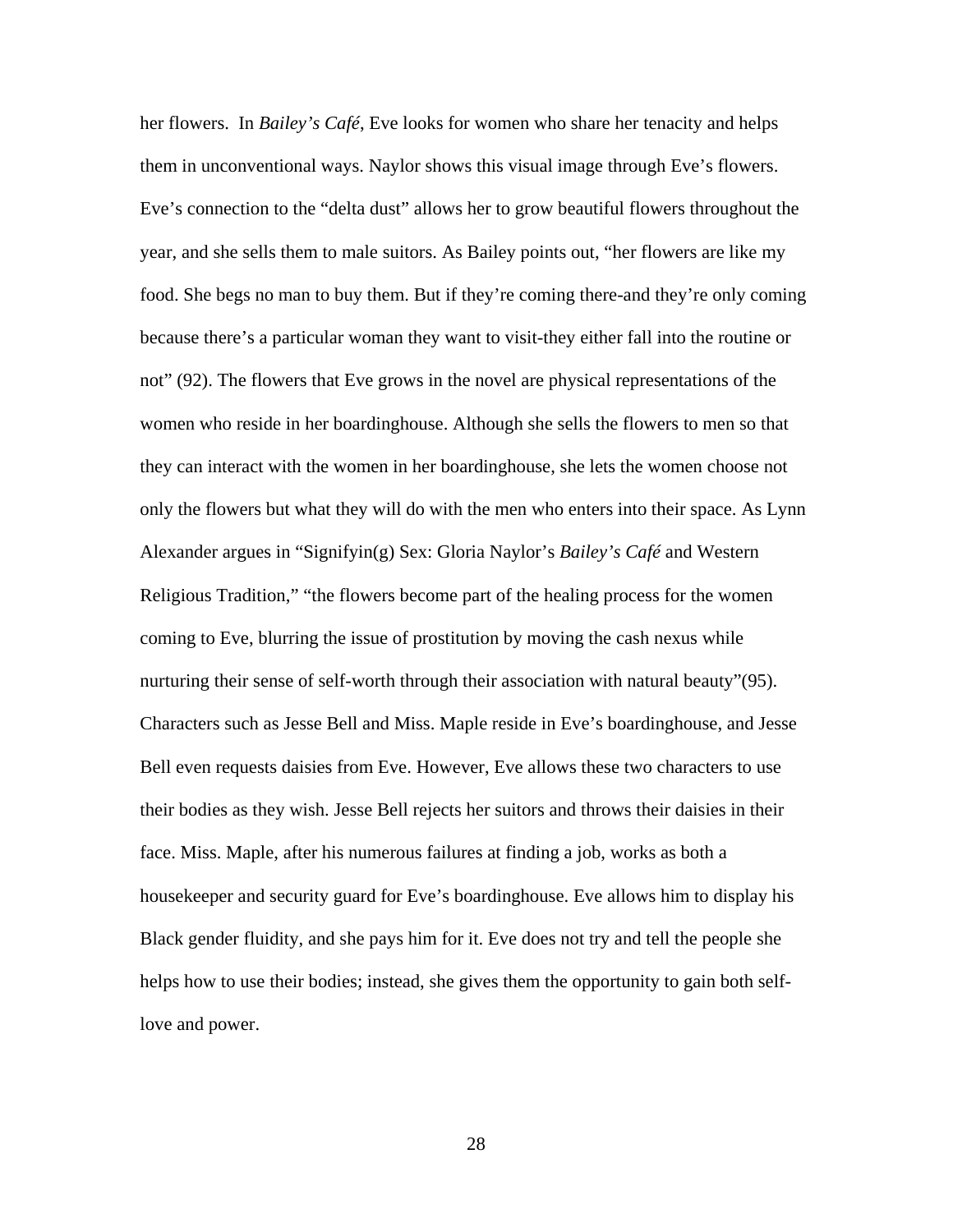The owners of Bailey's Café use Black gender fluidity to form a safe space for the characters who suffer from various forms of discrimination. Numerous critics offer different readings on Bailey and Nadine. According to Wilson, "they serve as protectors of these castaways whose vulnerabilities are heightened in their efforts to regain sanity and/or equilibrium" (123). Ivey argues that Bailey and Nadine are "parallel two primary figures of the Hebrew Bible, Abraham and Sarah" because they are in charge of the café which temporarily holds the lost African Americans who live in urban areas (94). Naylor presents them as a married couple through Bailey himself; however, readers cannot completely trust his narration about his life since he does not provide his name: "folks think my name is Bailey and I see no reason to tell them otherwise…Some of them think Bailey is my surname and they'll call Nadine, Mrs. Bailey. And she answer to that as much as she'll answer to anything" (28). In his refusal to give his name, "Bailey" extends this level of mystery to his "wife" who is also a mysterious figure without being attached to Bailey. A major distinction that Bailey brings up about Bailey's Café is that it only appears for people who need it, so why is Nadine within these spaces? Naylor does not offer her readers a background for Nadine; instead, she provides one for Bailey. The lack of information continues on between these two characters. Bailey does not have a name; Nadine does. Bailey has a specific reason for residing in this particular space; Nadine does not. Nadine has a distinct physical appearance; Bailey does not. Neither of them are able to speak when the other speaks. Bailey speaks for most of the novel, while Nadine remains silent and allows Bailey to translate her emotions. Nadine only speaks when Bailey leaves the café. The only similarity between these two characters are their mean behavior. In actuality, these two characters, rather than be separate beings, are one and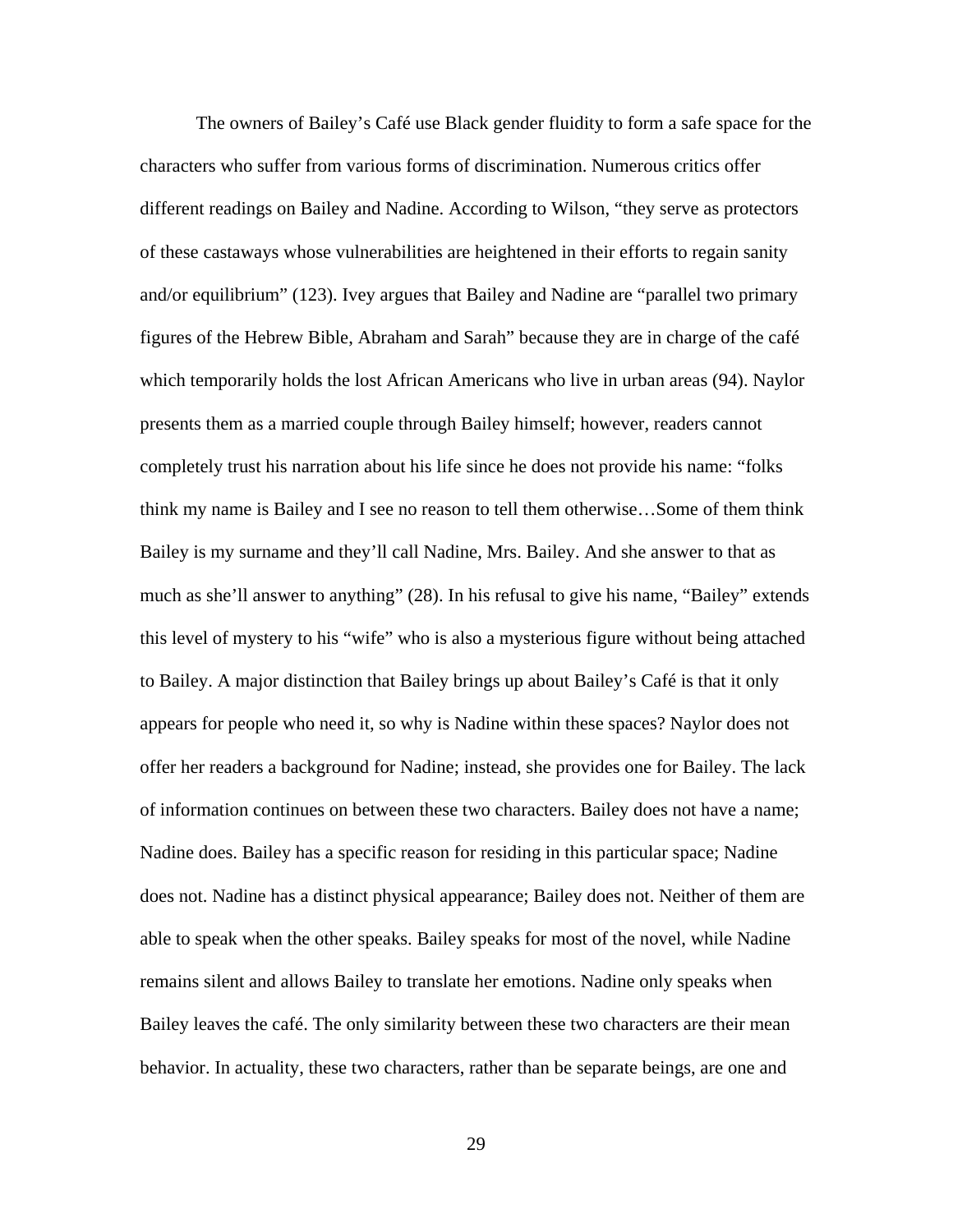the same. The two of them complete each other and provide a solid identity. Viewing these characters as one entity provides a more accessible space for double marginalized characters to heal. Unlike Eve's boardinghouse, which only allows strong-willed women to enter, Bailey's café "welcomes anyone" because of the presence of an individual who contains both masculine and feminine traits that accepts harmed individuals in this area while also pushing them out at the same time (Wilson 114). Bailey/Nadine provides a space that allows characters like Sadie, the silent prostitute and Miss. Maple, a crossdressing man reestablishing his identity, a chance to temporarily escape from oppression while also telling their unique tales.

At the end of *The Color Purple*, Walker shows how the acceptance of Black gender fluidity reforms Sofia and Harpo's broken marriage. Even though the men in *The Color Purple* have more privilege than the female characters due to their gender, they also must accept their gender fluid traits in order to find happiness. According to Hite, "If Albert and Harpo 'find themselves,' it is within a context of redefinition that not only denies male privilege but ultimately denies that the designations 'male' and 'female' are meaningful bases for demarcating difference" (266). The development of Sofia and Harpo's marriage reveals the need for Harpo to ignore gender assumptions. Of the marriages portrayed in *The Color Purple*, the marriage of Sofia and Harpo starts off as one of the healthiest. Harpo and Sofia get married because they love each other, and they initially work together because they acknowledge and accept that they do not fit into traditional gender norms. Harpo shows pride in Sofia's tough nature, and Sofia likes that Harpo enjoys taking care of their children and engaging in domestic work. However, their relationship fails when Harpo attempts to conform to gender norms within his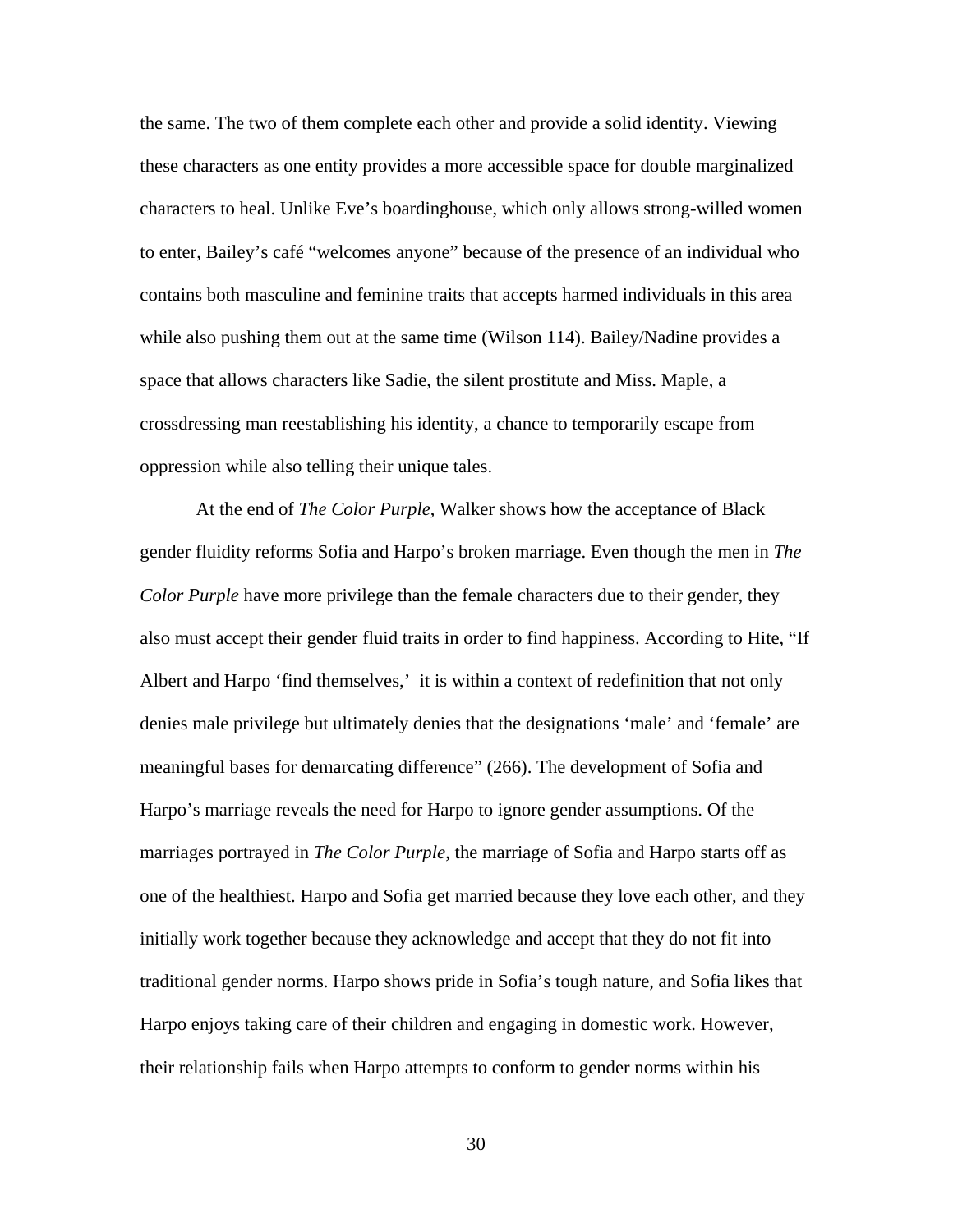marriage that puts him in control and leaves Sofia as his servant. At the end of *The Color Purple*, Harpo, after years of trying to prove his manhood, accepts both his and Sofia's gender fluid nature. He supports Sofia's employment in Celie's store, and he takes care of the home. To some extent, Sofia must also relearn how to accept Harpo's gender fluidity behavior. As Sofia points out, she "start to feel again for Harpo" when she sees him having an emotional moment with Mr.  $\frac{224}{1}$ . After years of conflict, the two of them are able to come together as a stronger couple and take on similar roles that they had during their earlier years of marriage.

Walker also shows how Celie and Mr.'\_\_\_s acceptance of each other's Black gender fluid traits can result in a friendship. When Celie moves into her father's old home, she and Mr. slowly begin to bond over her business. Like Harpo, Mr. comes to terms with his gender fluid nature by doing housework and even sewing shirts that matches Celie's pants. At one point, Mr. \_\_\_apologizes to Celie for his years of abuse and proposes to her again; however, she refuses: "Mr.\_\_\_ done ast me to marry him again, this time in the spirit as well as in the flesh, and… I say, Naw, I still don't like frogs, but let's us be friends" (283). Mr.\_\_\_is respectful to Celie during his proposal, and he emphasizes that a marriage between the two of them would result in equality. Celie, being a lesbian, cannot accept his proposal; however, she offers him friendship. According to Kevin Everod Quashie, Celie's offer of friendship to Mr.\_\_\_shows that she also accepts his gender fluid behavior since she sees him as being her "male girlfriend." Quashie argues that Mr.\_\_\_ "can and has become a part of Celie's beloved community, a community that previously had been only women. Celie at this point (and perhaps as a result of the work that she and [Mr.\_\_] have done) is not 'afraid' of men" (205). Celie,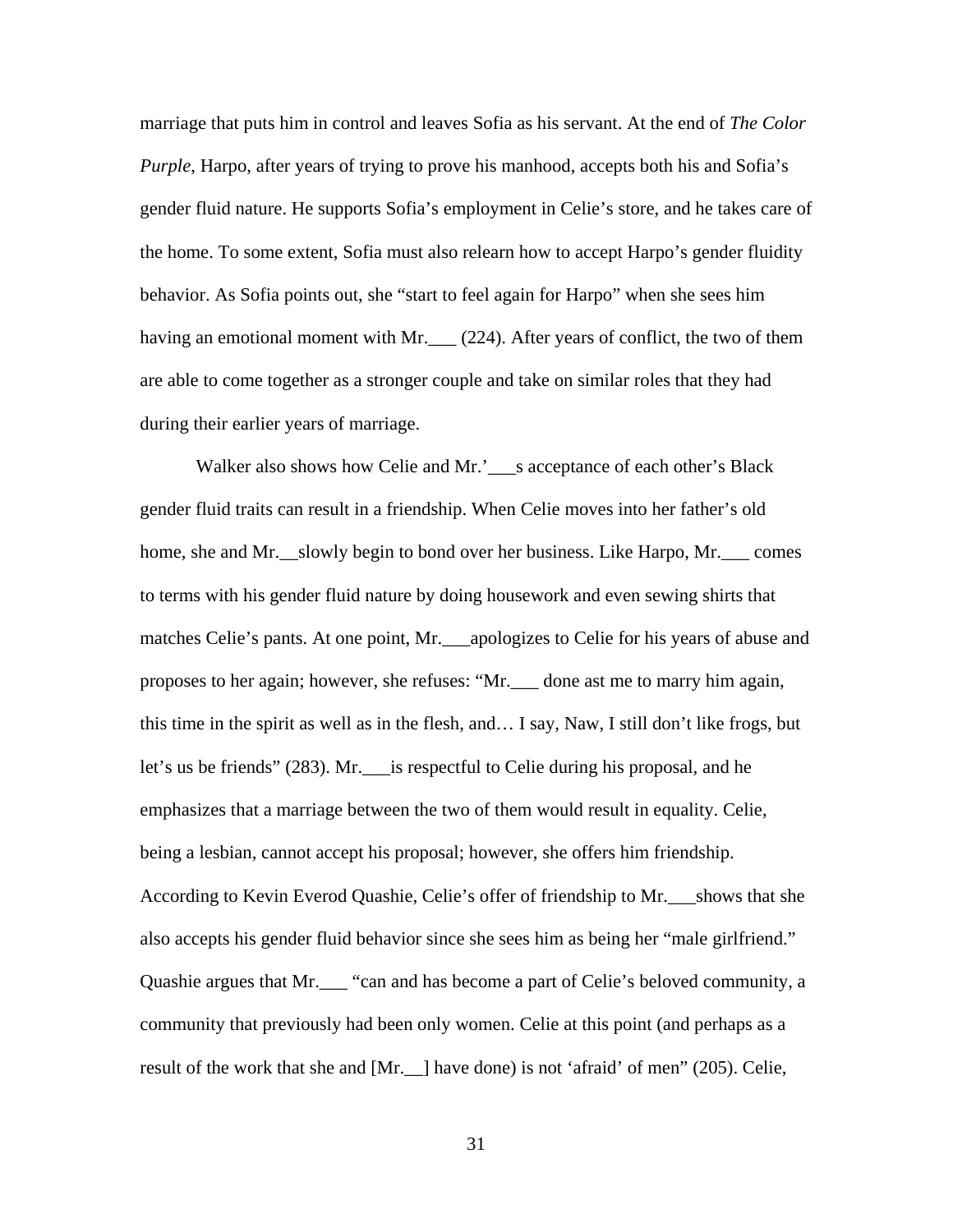once an African American woman who silently takes the abuse of her Pa and Mr.\_\_, is able to engage in a friendly conversation with her ex-husband and accept him as her friend because of his transition from an abusive man into a friend/possible business partner.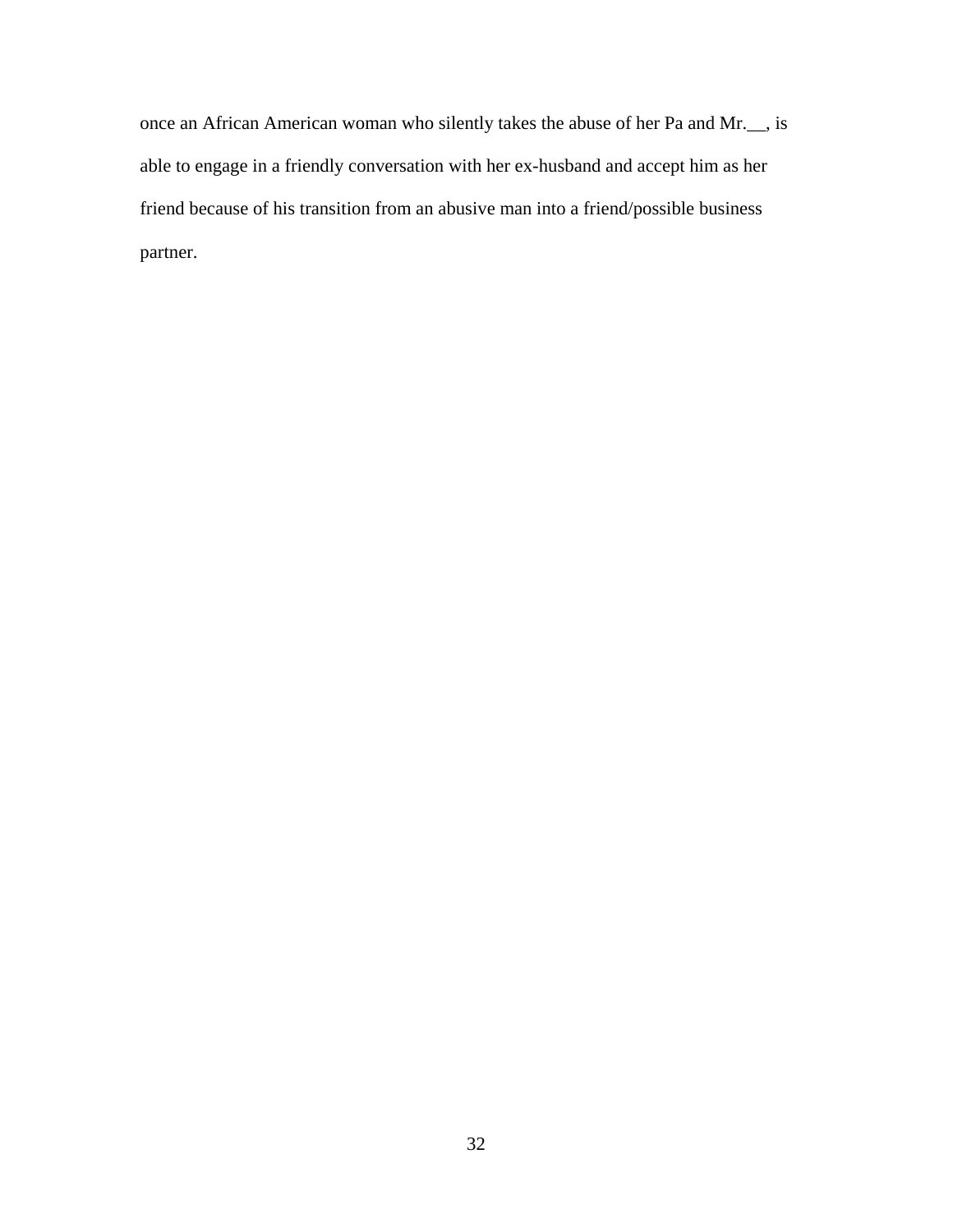### VIII. Conclusion

Gloria Naylor's *Bailey's Café* and Alice Walker's *The Color Purple* are novels about the unique struggles of African American women. However, these novels also celebrate Black womanhood through the reclaiming of racialized stereotypes. Naylor and Walker reclaim the Jezebel, Sapphire, and to some extent, the unfeminine Black woman stereotypes as necessary attributes for many African American women. A major way that Naylor and Walker reclaim these stereotypes is through their portrayal of Black gender fluidity in their novels. In *Bailey's Café* and *The Color Purple*, Naylor and Walker elevate the everyday lives of African American women by showing how their doubly marginalized characters break gender assumptions in order to make their lives easier in lieu of racial and sexual discrimination. With their works, Naylor and Walker empower themselves through the celebration of Black womanhood, and like Celie's pants' for Shug Avery, these novels are a sign of their love for African American women.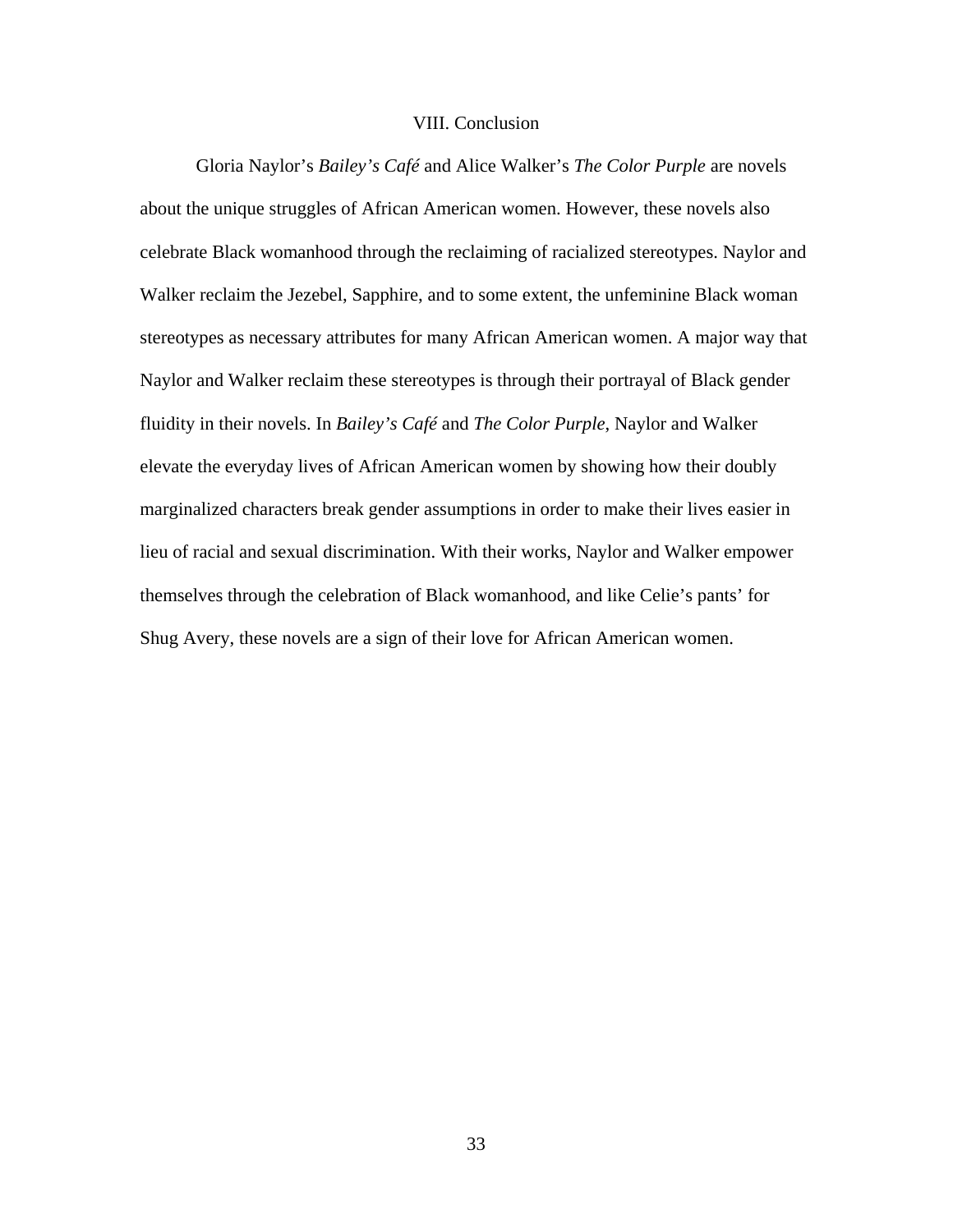### Works Cited

- Abbandonato, Linda. "'A View from Elsewhere': Subversive Sexuality and the Rewriting of the Heroine's Story in *The Color Purple*." *PMLA* 106.5 (October 1991): 1106—115. *JSTOR*. Web. 6 Sep. 2015.
- Alexander, Lynn. "Signifyin(g) Sex: Gloria Naylor's *Bailey's Café* and Western Religious Tradition." *He Said, She Said: An RSVP to the Male Texts*. Eds. Mica Howe and Sarah Appleton Aguiar. London: Associated UP, 2001. 91—105. Print.
- Austin, Regina. "Sapphire Bound." Critical Race Theory: The Key Writings that Formed the Movement. Eds. Kimberle Crenshaw, Neil Gotanda, Gary Peller, and Kendall Thomas. New York: New Press, 1996. 426—437.Print.
- Basow, Susan A. Gender: *Stereotypes and Roles*. 3rd Ed. Belmont: Brooks/ Cole Publishing, 1992. Print.
- Bloom, Harold. *Modern Critical Interpretations: Alice Walker's The Color Purple New Edition.* New York: Infobase Publishing, 2008. Print.
- Buehler, Dorothea. "Below the Surface: Female Sexuality in Gloria Naylor's *Bailey's Café*." *Amerikastudien/ American Studies* 56.3 (2011): 425—48. *JSTOR*. Web. 28 Aug. 2015.
- Butler, Judith. *Gender Trouble*. New York: Routledge, 1990. Print.
- Collins, Patricia Hill. *Black Feminist Thought: Knowledge, Consciousness, and the Politics of Empowerment*. 2nd Ed. New York: Routledge, 2000. Print.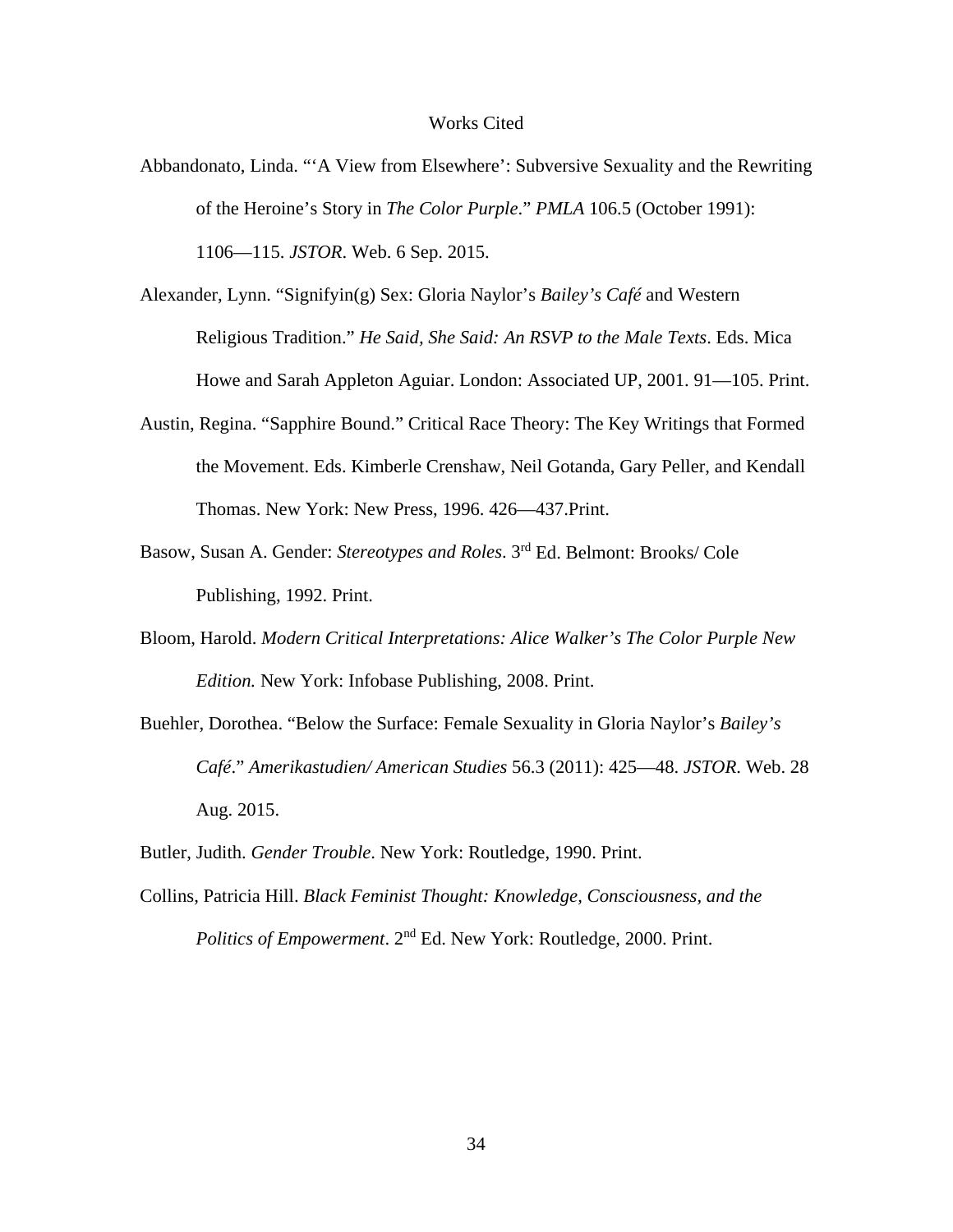Crenshaw. Kimberle. "Demarginalizing the Intersection of Race and Sex: A Black Feminist Critique of Antidiscrimination Doctrine, Feminist Theory and Antiracist Politics." *University of Chicago Legal Forum* 1.8 (1989): 139-167. *Chicagobound*. Web. 6 March 2016.

- Davis, Erin Calhoun. "Situating 'Fluidity': (Trans) Gender Identification and the Regulation of Gender Diversity." *GLQ: A Journal of Lesbian and Gay Studies* 15.1 (2009): 97—103. *MUSE*. Web. 30 October 2015.
- Gates, Henry Louis and K.A. Appiahs, eds. *Gloria Naylor: Critical Perspectives Past and Present*. New York: Amistad Press, 1993. Print.
- Gauntlett, David. *Media, Gender, and Identity: An Introduction*. 2nd Ed. New York: London, 2008. Print.
- George. Courtney. "'My Man treats me like a Slave': The Triumphs of Womanist Blues over Blues Violence in Alice Walker's *The Color Purple*." *Alice Walker's The Color Purple*. Ed. Kheven LaGrone. New York: Rodopi, 2009. 119-147. Print.
- Harris, Trudier. "On The Color Purple, Stereotypes, and Silence." *Black American Literature Forum* 18.4 (Winter 1984): 155-161. *JSTOR*. Web. 1 January 2016.
- Hite, Molly. "Romancing, Marginality, Matrilineage: Alice Walker's "The Color Purple" and Zora Neale Hurston's "Their Eyes Were Watching God." *NOVEL: A Forum on Fiction* 22.3 (1989): 257—273. *JSTOR*. Web. 16 Jan. 2016.
- hooks, bell. *We Real Cool: Black Men and Masculinity*. New York: Routledge, 2004. Print.
- Ivey, Adriane L. "Beyond Sacrifice: Gloria Naylor Rewrites the Passion." *Melus* 30.1 (Spring 2005): 85—108. *JSTOR*. Web. 28 Aug. 2015.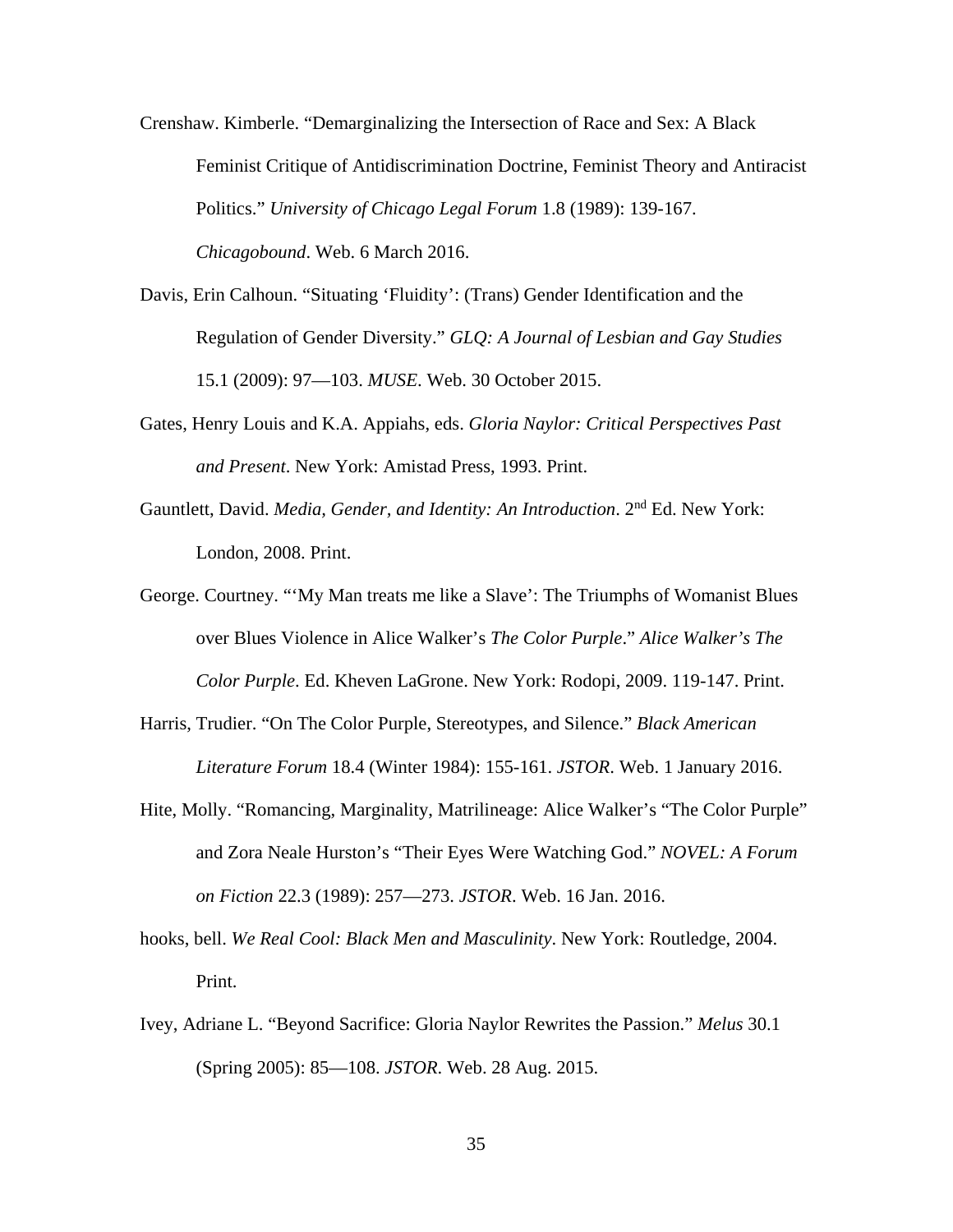LaGrone, Kheven, ed. *Alice Walker's The Color Purple*. New York: Rodopi, 2009. Print.

- Lewis, Christopher S. "Cultivating Black Lesbian Shamelessness: Alice Walker's *The Color Purple*." *Rocky Mountain Review* 66.2 (Fall 2012):158—75. *JSTOR*. Web. 12 Aug. 2015.
- Montgomery, Maxine. "Authority, Multivocality, and the New World Order in Gloria Naylor's Bailey's Café." *African American Review* 29.1 (Spring 1995): 27—33. *JSTOR*. Web. 7 Sep. 2015.

Naylor, Gloria. *Bailey's Café*. New York: Vintage Contemporaries, 1992. Print.

- Puhr, Kathleen M. "Healers in Gloria Naylor's Fiction." *Twentieth Century Literature* 40.4 (Winter 1994): 518-527. *JSTOR*. Web. 3 Feb. 2016.
- Quashie, Kevin E. "The Other Dancer as Self: Girlfriend and Selfhood in Toni Morrison's *Sula* and Alice Walker's *The Color Purple*." *Meridians* 2.1 (2001): 187—217. *JSTOR*. Web. 7 Sep. 2015.
- Sangwan, Upladbdhi. "Significance of Sisterhood and Lesbianism in Fiction of Women of Color." *Alice Walker's The Color Purple*. Ed. Kheven LaGrone. New York: Rodopi, 2009. 173—92. Print.
- Seltzer, Linda. "Race and Domesticity in *The Color Purple*." *Modern Critical Interpretations: Alice Walker's The Color Purple New Edition*. Ed. Harold Bloom. New York: Infobase Publishing, 2008. 125—44.
- Tucker, Lindsey. "Alice Walker's *The Color Purple*: Emergent Woman, Emergent Text." *Black American Literature Forum* 27.1 (Spring 1988): 81-95. *JSTOR*. Web. 6 Sep. 2015.

Walker, Alice. *The Color Purple*. Orlando: Harcourt Brace Jovanovich, 1982. Print.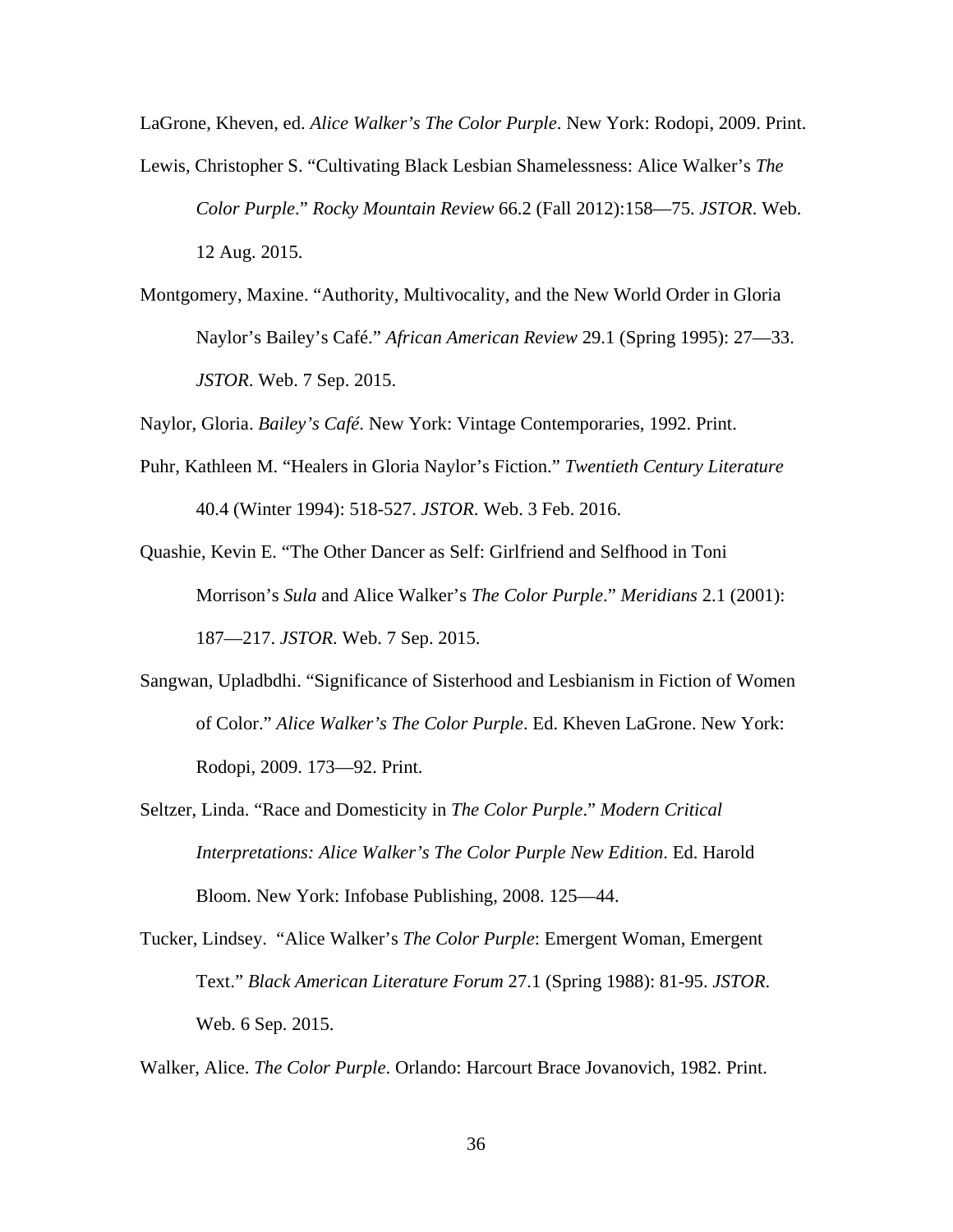- Wilson, Charles E. *Gloria Naylor: A Critical Companion*. Greenwood, CT: Greenwood Press, 2001. Print.
- Wood, Rebecca S. "Two Warring Ideals in One Dark Body: Universalism and Nationalism in Gloria Naylor's *Bailey's Café*." *African American Review* 30.3 (Autumn 1996): 381-395. *JSTOR*. Web. 7 Sep. 2015.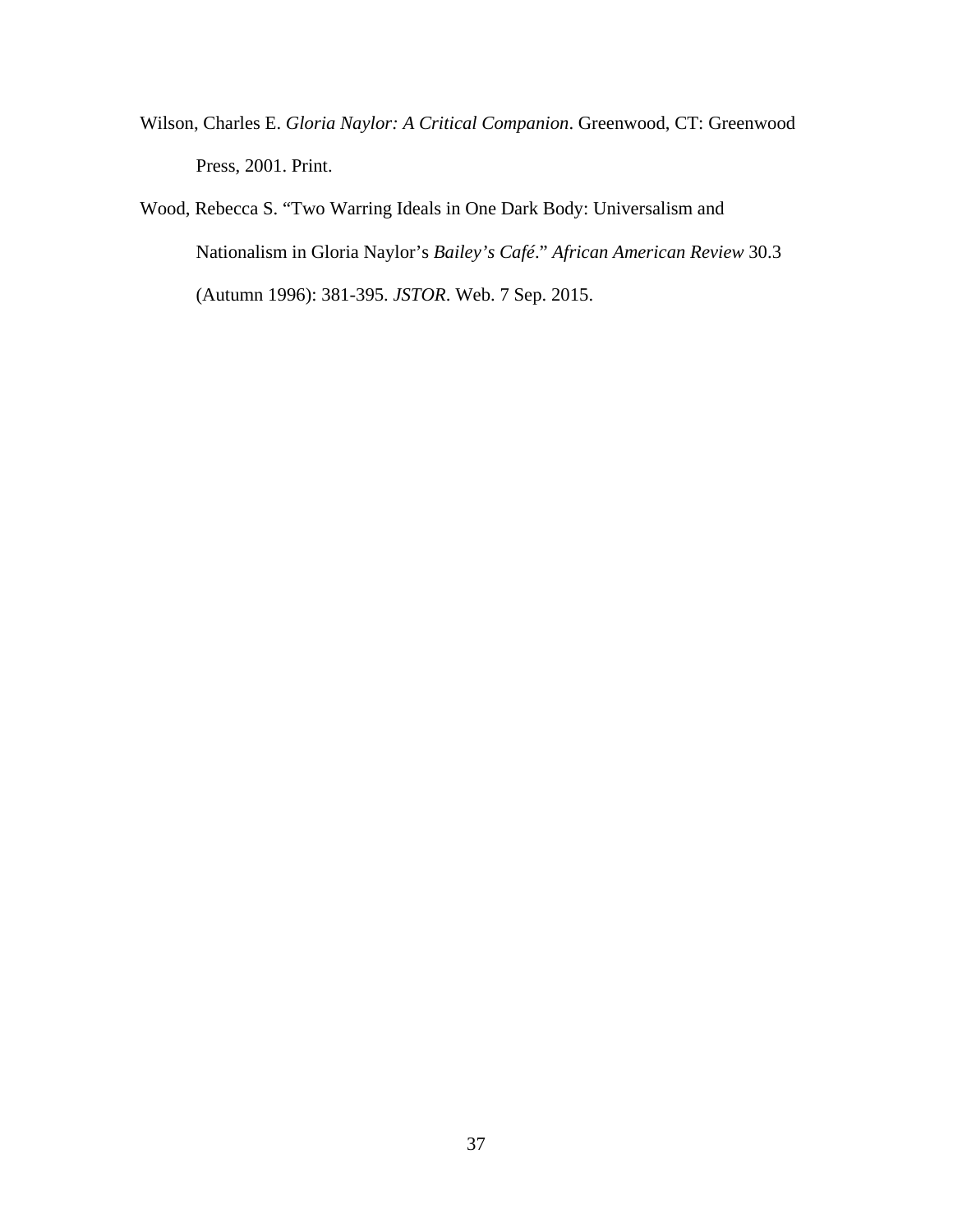- Andrews, Larry R. "Black Sisterhood in Naylor's Novels." *Gloria Naylor: Critical Perspectives Past and Present*. Eds. Henry Louis Gates and K.A. Appiahs. New York: Amistad Press, 1993. 285—301. Print.
- Berlant, Lauren. "Race, Gender, and Nation in *The Color Purple*." *Modern Critical Interpretations: Alice Walker's The Color Purple New Edition*. Ed. Harold Bloom. New York: Infobase Publishing, 2008. 21—49. Print.
- Chavanelle, Sylvie. "Gloria Naylor's *Bailey's Café*: The Blues and Beyond." *American Studies International* 36.2 (June 1998): 58—73. *JSTOR*. Web. 7 Sep. 2015.
- Collins, Patricia Hill. *Black Sexual Politics: African Americans, Gender, and the New Racism*. New York: Routledge, 2004. Print.
- Crenshaw, Kimberle. "Mapping the Margins: Intersectionality, Identity Politics, and Violence against Women of Color." *Stanford Law Review* 43.6 (July 1991): 1241—1299. *JSTOR*. Web. 2 March 2016.
- Cutter, Martha J. "Philomela Speaks: Alice Walker's Revisioning of Rape Archetypes in *The Color Purple*." *Modern Critical Interpretations: Alice Walker's The Color Purple New Edition*. Ed. Harold Bloom. New York: Infobase Publishing, 2008. 145—60. Print.
- Dubey, Madhu. *Signs and Cities: Black Literary Postmodernism*. Chicago: The University of Chicago Press, 2003. Print.
- Erickson, Peter. "'Shakespeare's Black?': The Role of Shakespeare in Naylor's Novels." *Gloria Naylor: Critical Perspectives Past and Present*. Eds. Henry Louis Gates and K.A. Appiah. New York: Amistad Press, 1993. 231—48. Print.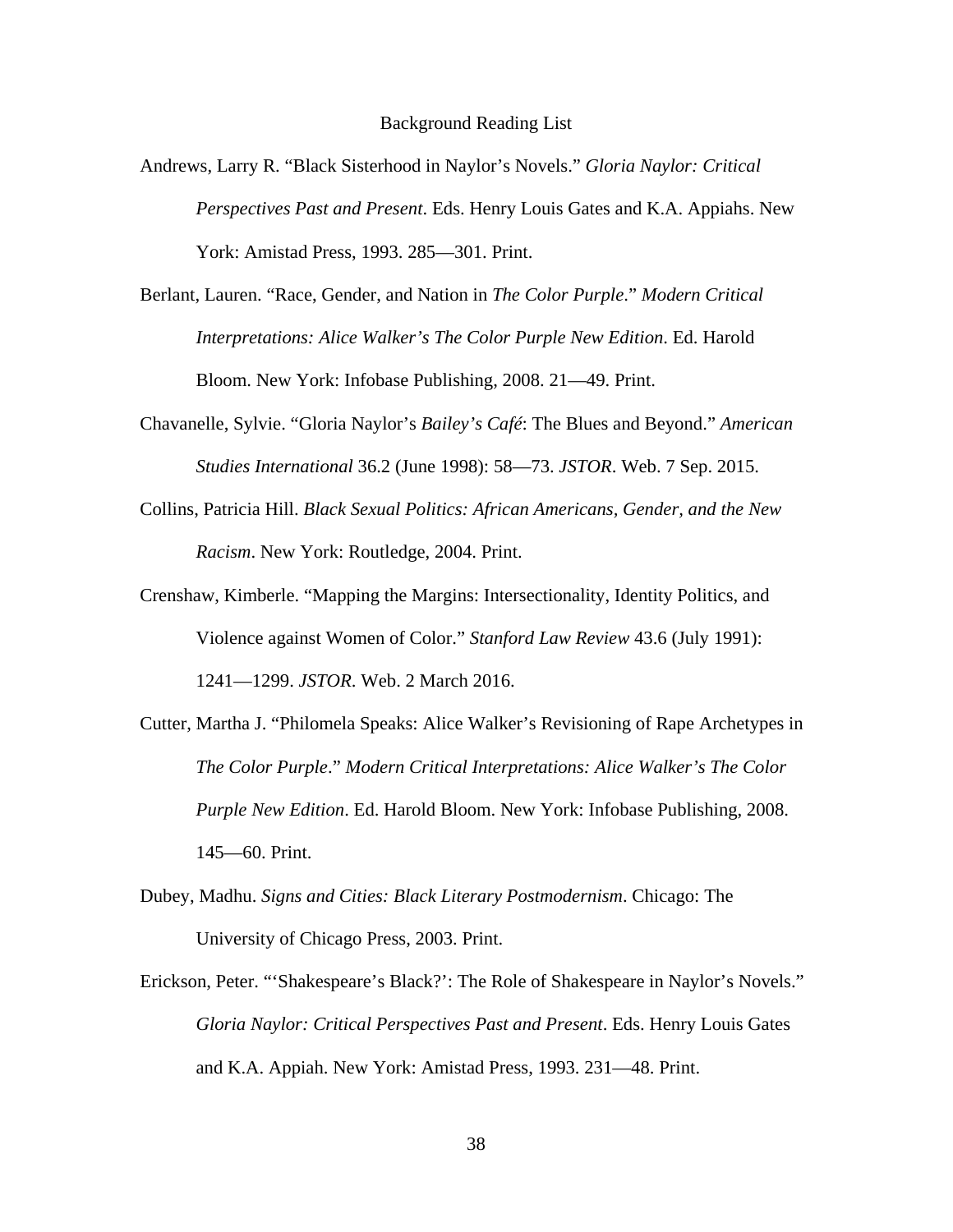- Field, Robin E. "Alice Walker's Revisionary Politics of Rape." *Alice Walker's The Color Purple*. Ed. Kheven LaGrone. New York: Rodopi, 2009. 149—71. Print.
- Harris-Perry, Melissa V. *Sister Citizen: Shame, Stereotypes, and Black Women in America*. New Haven: Yale UP, 2011. Print.

McBride, James. *Good Lord Bird*. New York: Riverhead Books, 2013. Print.

- McDowell, Deborah E. "New Directions for Black Feminist Criticism." *African American Literary Theory: A Reader*. Ed. Winston Napier. New York: New York University Press, 2000. 167––178. Print.
- Matus, Jill L. "Dream, Deferral, and Closure in *The Women of Brewster Place*." *Black American Literature Forum* 24.1 (Spring 1990): 49-64. *JSTOR*. Web. 19 Jan. 2016.
- Moody, Anne. *Coming of Age in Mississippi: An Autobiography*. New York: Dell Publishing, 1968. Print.

Naylor, Gloria. *Mama Day*. New York: Vintage, 1988.Print.

——.*The Women of Brewster Place*. New York: Penguin Books, 1982. Print.

- Painter, Nell Irvin. *Sojourner Truth: A Life, A Symbol*. New York: W.W. Norton & Company, 1996. Print.
- Pratt, Louise H. "Alice Walker's Men: Profiles in the Quest for Love and Personal Values." *Bloom's Modern Critical Views: Alice Walker-Updated Edition*. Ed. Harold Bloom. New York: Infobase Publishing, 2007. 5-17. Print.